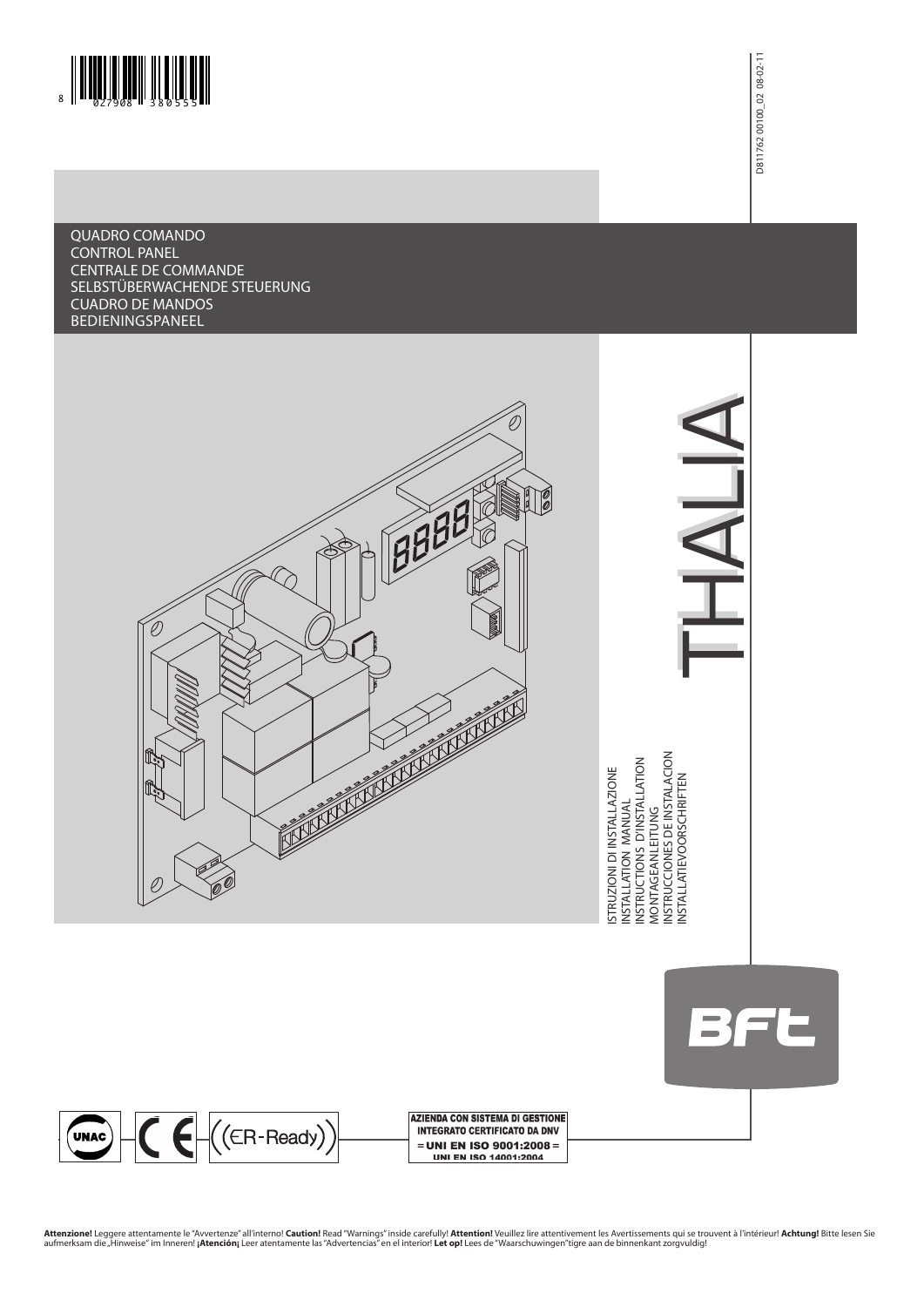## **INSTALLAZIONE VELOCE-QUICK INSTALLATION-INSTALLATION RAPIDE SCHNELLINSTALLATION-INSTALACIÓN RÁPIDA - SNELLE INSTALLATIE**

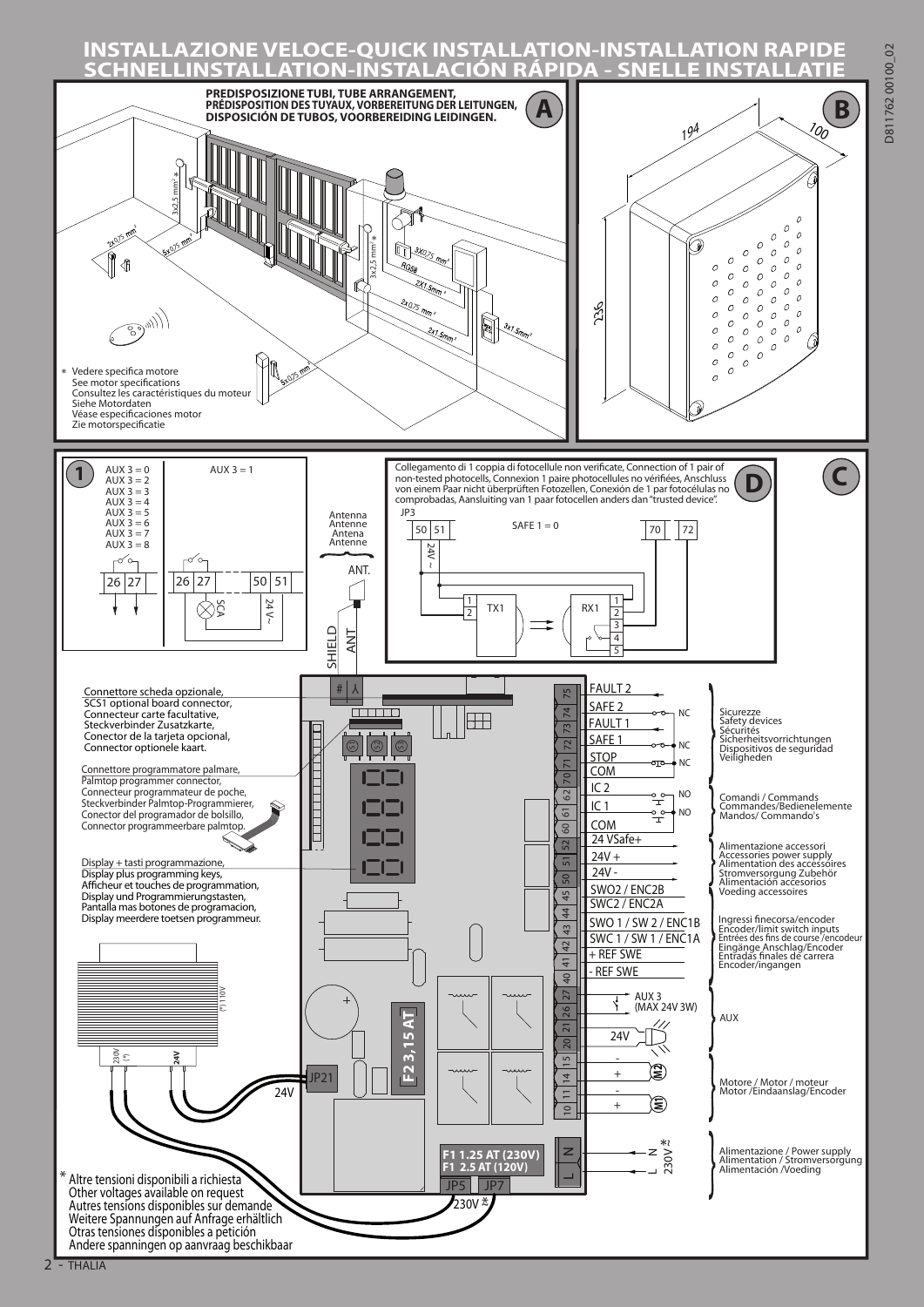

THALIA - 3

**ESPAÑOL**

**NEDERLANDS**

**NEDERLANDS**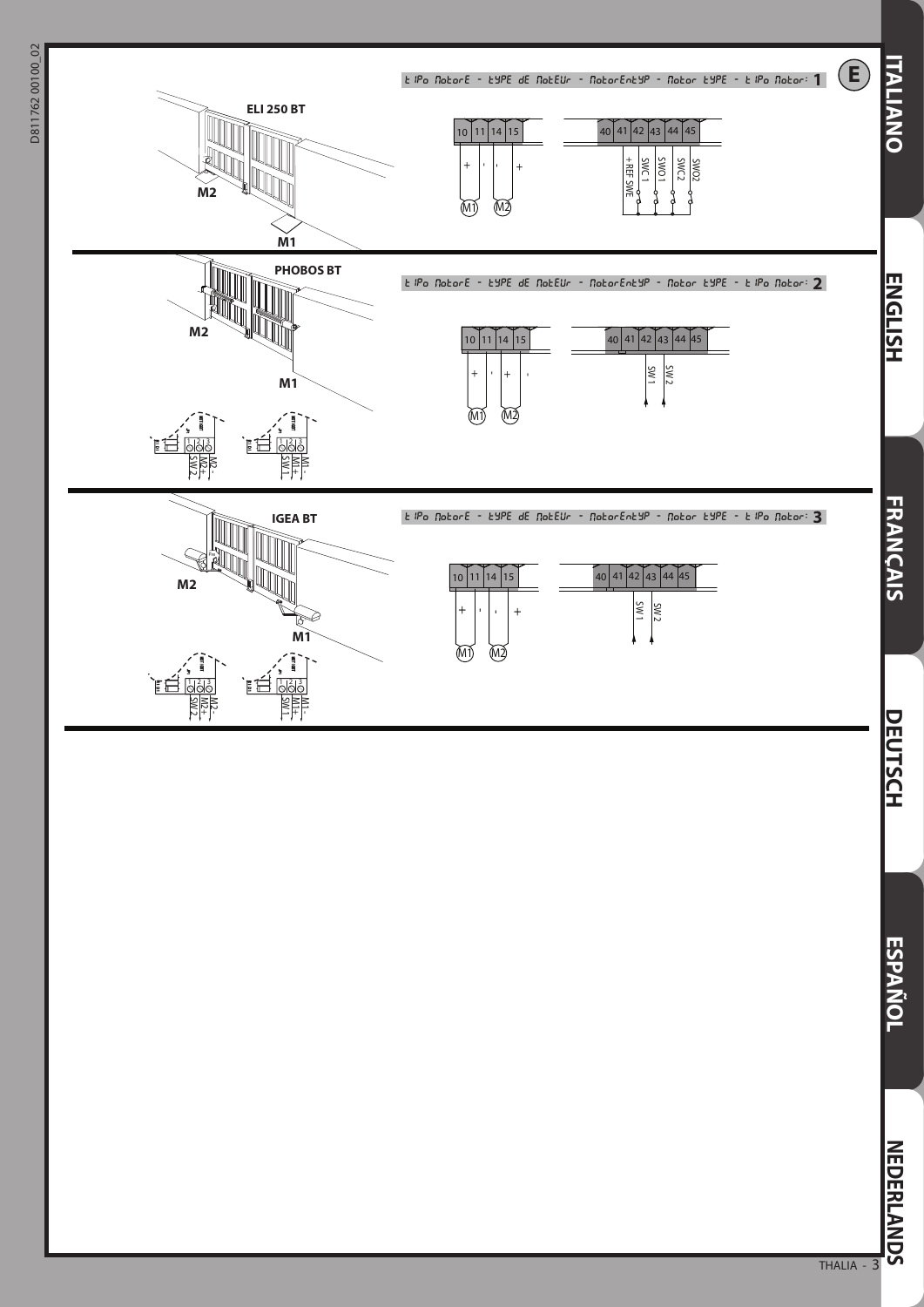

| <b>FIED MENU</b>                      |                |                |                |             |                |             |  |
|---------------------------------------|----------------|----------------|----------------|-------------|----------------|-------------|--|
| <b>PRESET</b>                         | <b>DEFAULT</b> | Rг             | 5r             | Яc          | 5c             | ൻ           |  |
| <b>PARAMETERS</b>                     |                |                |                |             |                |             |  |
| Motor 2 opening delay time [s]        | 1              | 0              | 0              | 1           | 1              | 1           |  |
| Motor 1 closing delay time [s]        | 1              | $\Omega$       | 0              | 1           | 1              | 1           |  |
| Automatic closing time [s]            | 10             | 10             | 10             | 10          | 10             | 10          |  |
| Time-to-clear traffic light zone [s]  | 40             | 40             | 40             | 40          | 40             | 40          |  |
| Slow-down distance during opening [%] | 10             | 10             | 10             | 10          | 10             | 10          |  |
| Slow-down distance during closing [%] | 10             | 10             | 10             | 10          | 10             | 10          |  |
| Deceleration distance [%]             | 15             | 15             | 15             | 15          | 15             | 15          |  |
| Leaf force during opening [%]         | 50             | 50             | 50             | 50          | 50             | 50          |  |
| Leaf force during closing [%]         | 50             | 50             | 50             | 50          | 50             | 50          |  |
| Opening speed [%}                     | 99             | 99             | 99             | 99          | 99             | 99          |  |
| Closing speed [%]                     | 99             | 99             | 99             | 99          | 99             | 99          |  |
| Slow-down speed [%]                   | 25             | 25             | 25             | 25          | 25             | 25          |  |
| <b>LOGIC</b>                          |                |                |                |             |                |             |  |
| Motor type                            | $\mathbf 0$    | $\prime$       | /              | $\sqrt{2}$  | $\sqrt{2}$     | $\prime$    |  |
| <b>Automatic Closing Time</b>         | $\mathbf 0$    | 1              | 0              | 1           | 1              | 0           |  |
| Fast closing                          | $\mathbf 0$    | 0              | 0              | 0           | 0              | 0           |  |
| Step-by-step movement                 | $\mathbf 0$    | 1              | 0              | 1           | $\mathbf 0$    | 0           |  |
| Pre-alarm                             | $\mathbf{0}$   | $\Omega$       | 0              | 1           | 1              | $\Omega$    |  |
| Deadman                               | $\mathbf 0$    | 0              | 0              | 0           | 0              | 1           |  |
| Block pulses during opening           | $\mathbf 0$    | 0              | 0              | 1           | 1              | 0           |  |
| Block pulses during TCA               | $\mathbf 0$    | $\overline{0}$ | 0              | $\mathbf 0$ | $\mathbf 0$    | $\Omega$    |  |
| Closing limit switch pressure         | $\mathbf 0$    | 0              | 0              | 0           | 0              | 0           |  |
| 1 motor active                        | $\mathbf 0$    | 7              | $\prime$       | $\prime$    | 1              | 7           |  |
| Open in other direction               | 0              | $\sqrt{2}$     | $\overline{1}$ | $\sqrt{2}$  | $\prime$       | 1           |  |
| SAFE <sub>1</sub>                     | $\mathbf 0$    | $\sqrt{2}$     | $\sqrt{2}$     | $\sqrt{2}$  | $\sqrt{2}$     | /           |  |
| SAFE <sub>2</sub>                     | 6              | $\sqrt{2}$     | $\sqrt{2}$     | $\sqrt{2}$  | $\sqrt{2}$     | /           |  |
| IC <sub>1</sub>                       | $\mathbf 0$    | 1              | /              | 1           | /              | 1           |  |
| IC <sub>2</sub>                       | $\overline{4}$ | $\overline{1}$ | $\overline{1}$ | $\prime$    | $\overline{1}$ | $\prime$    |  |
| AUX <sub>3</sub>                      | $\mathbf 0$    | $\sqrt{2}$     | $\sqrt{2}$     | $\sqrt{2}$  | $\sqrt{2}$     | 1           |  |
| Fixed code                            | $\mathbf{0}$   | $\Omega$       | 0              | 0           | $\Omega$       | $\Omega$    |  |
| Transmitter programming               | 1              | 1              | 1              | 1           | 1              | 0           |  |
| Serial mode                           | $\mathbf 0$    | 0              | 0              | 0           | 0              | 0           |  |
| Address                               | $\mathbf 0$    | 0              | 0              | 0           | 0              | 0           |  |
| EXPI1                                 | 1              | /              | $\sqrt{2}$     | $\prime$    | /              | /           |  |
| EXPI2                                 | $\mathbf 0$    | $\overline{1}$ | $\overline{1}$ | $\sqrt{2}$  | $\prime$       | $\prime$    |  |
| EXPO1                                 | 9              | $\sqrt{2}$     | $\sqrt{2}$     | $\sqrt{2}$  | $\sqrt{2}$     | /           |  |
| EXPO <sub>2</sub>                     | 9              | /              | /              | $\prime$    | /              | 7           |  |
| Traffic light pre-flashing            | $\mathbf 0$    | 0              | 0              | 0           | 0              | 0           |  |
| Steadily lit red light                | $\mathbf 0$    | 0              | 0              | 0           | 0              | $\mathbf 0$ |  |





 $\rightarrow$   $\overline{0k01}$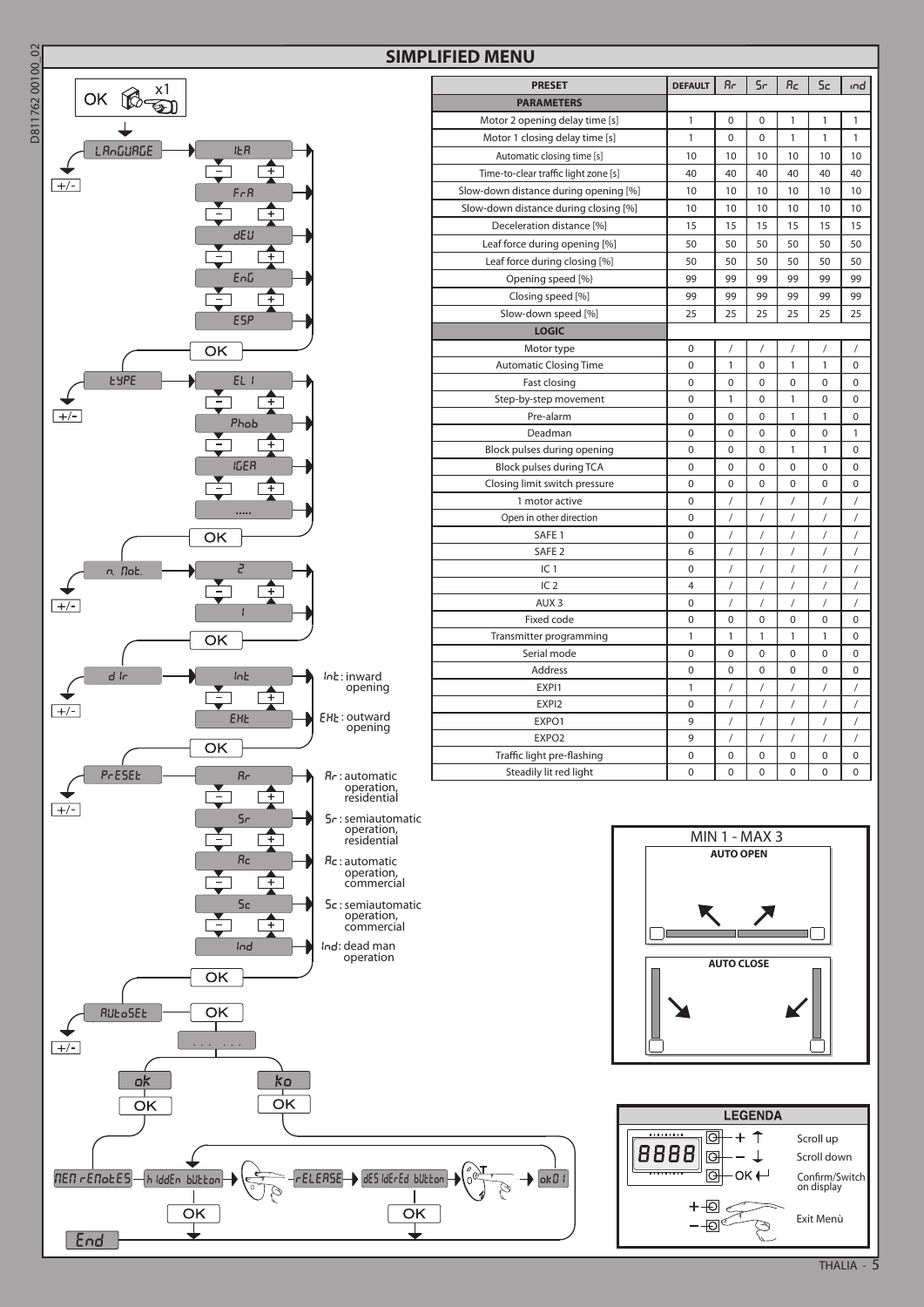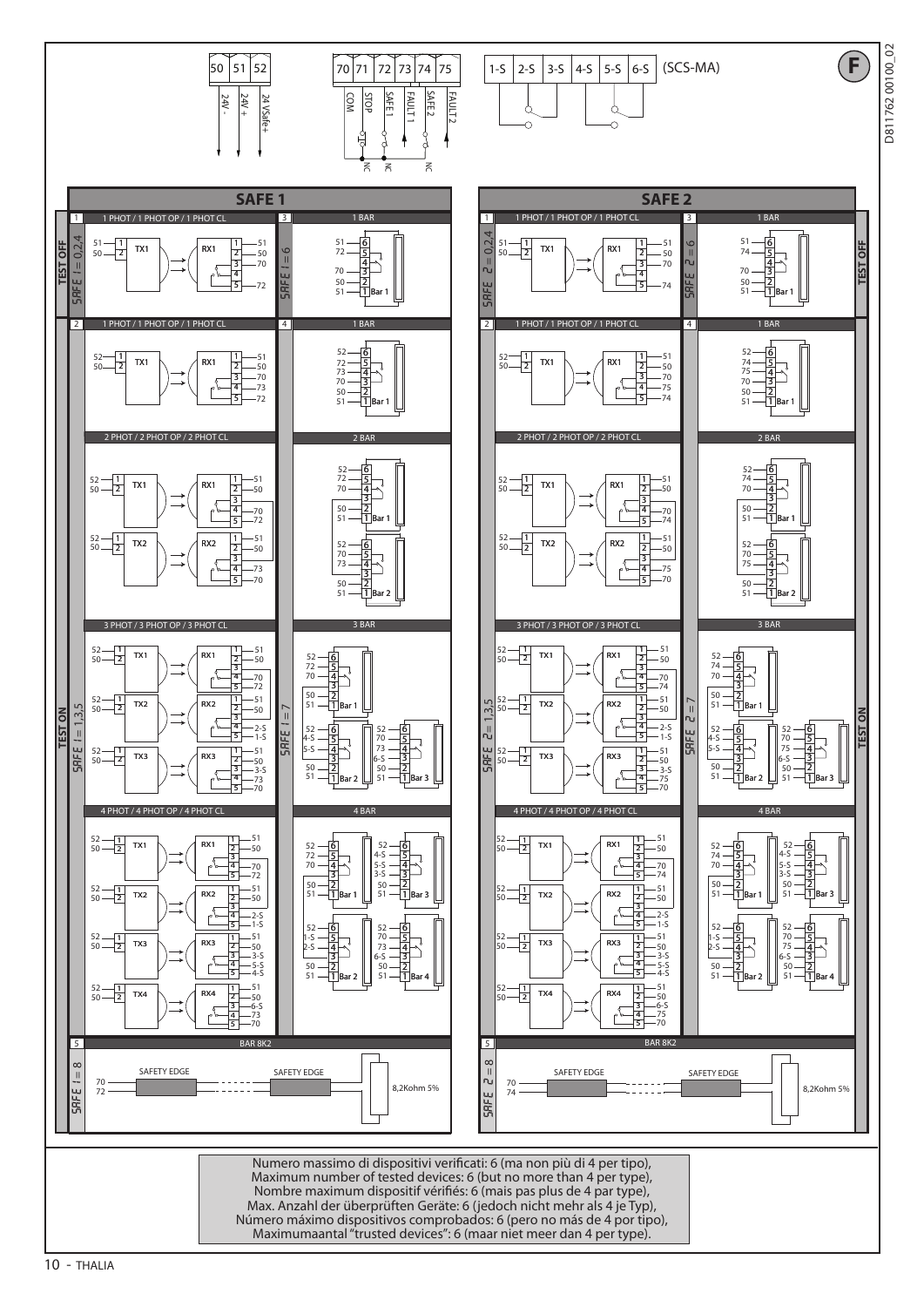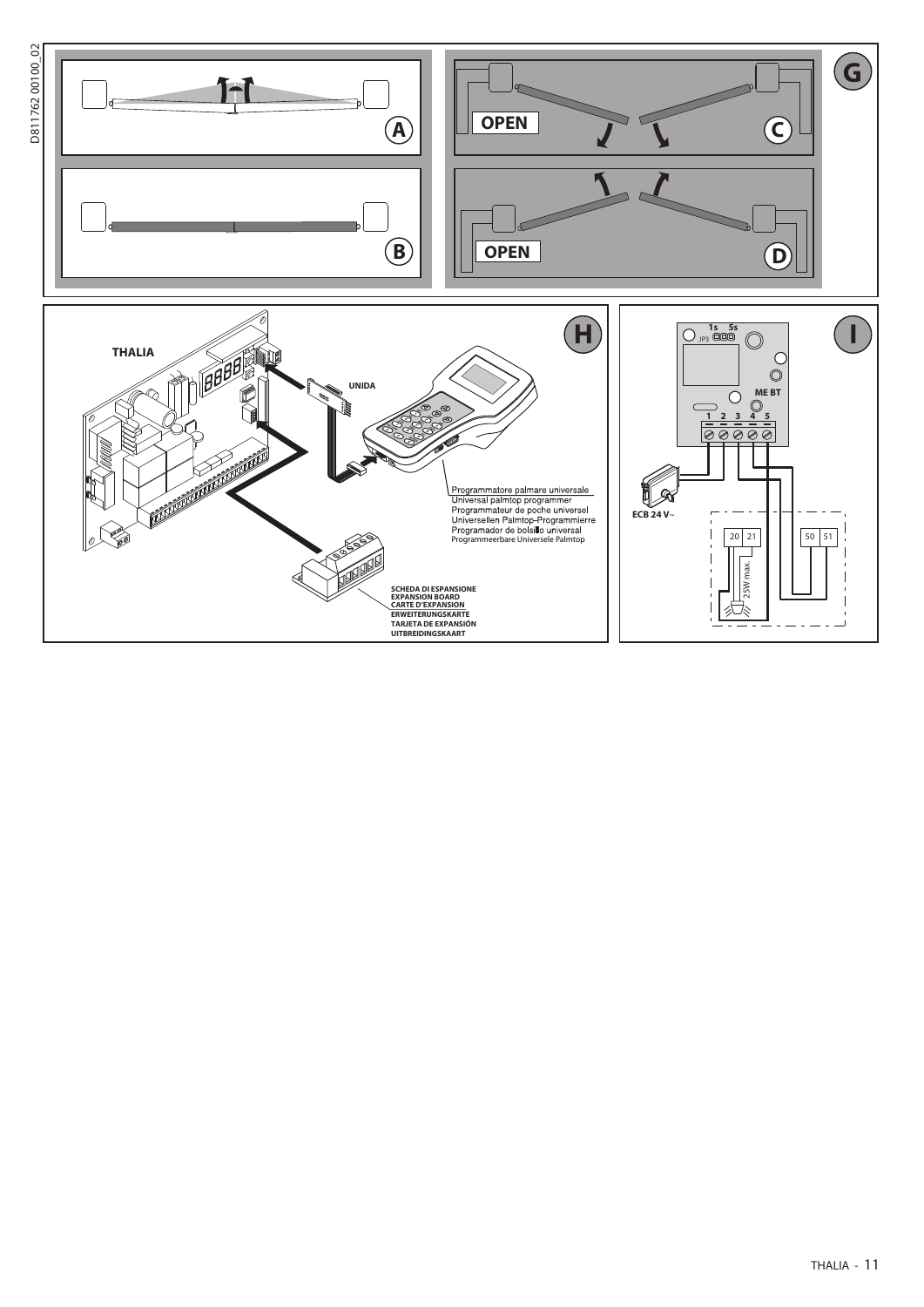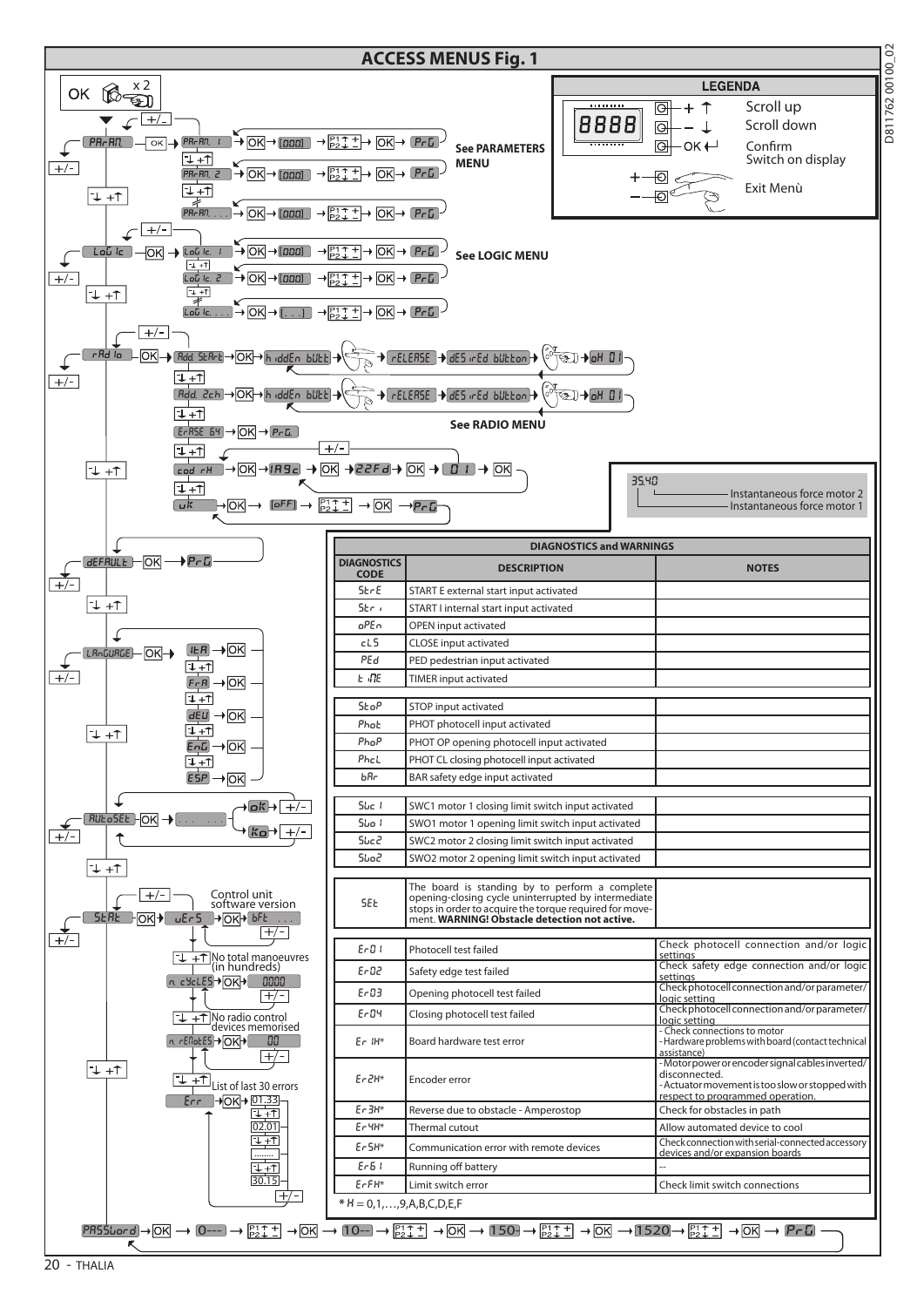$\overline{O}$ D811762 00100\_028 762

**WARNING! Important safety instructions. Carefully read and comply with all the warnings and instructions that come with the product as incorrect** 

**installation can cause injury to people and animals and damage to proper- ty. The warnings and instructions give important information regarding**   $\overline{58}$ 

**safety, installation, use and maintenance. Keep hold of instructions so that you can attach them to the technical file and keep them handy for future reference.**

#### **GENERAL SAFETY**

This product has been designed and built solely for the purpose indicated herein. Uses other than those indicated herein might cause damage to the product and create a hazard.

-The units making up the machine and its installation must meet the requirements of the following European Directives, where applicable: 2004/108/EC, 2006/95/ EC, 2006/42/EC, 89/106/EC, 99/05/EC and later amendments. For all countries outside the EEC, it is advisable to comply with the standards mentioned, in addition to any national standards in force, to achieve a good level of safety.

-The Manufacturer of this product (hereinafter referred to as the "Firm") disclaims all responsibility resulting from improper use or any use other than that for which the product has been designed, as indicated herein, as well as for failure to apply Good Practice in the construction of entry systems (doors, gates, etc.) and for deformation that could occur during use. -Installation must be carried out by qualified personnel (professional installer,

according to EN 12635), in compliance with Good Practice and current code. -Before commencing installation, check the product for damage. -Before installing the product, make all structural changes required to produce

safety gaps and to provide protection from or isolate all crushing, shearing and dragging hazard areas and danger zones in general. Check that the existing

structure meets the necessary strength and stability requirements.<br>The Firm is not responsible for failure to apply Good Practice in the construction<br>and maintenance of the doors, gates, etc. to be motorized, or for deform that might occur during use.

-Make sure the stated temperature range is compatible with the site in which the automated system is due to be installed. -Do not install this product in an explosive atmosphere: the presence of flammable

fumes or gas constitutes a serious safety hazard.

-Disconnect the electricity supply before performing any work on the system. Also disconnect buffer batteries, if any are connected.

-Before connecting the power supply, make sure the product's ratings match the mains ratings and that a suitable residual current circuit breaker and overcurrent protection device have been installed upline from the electrical system. Have the automated system's mains power supply fitted with a switch or omnipolar thermal-magnetic circuit breaker with a contact separation of at least 3.0mm

and any other equipment required by code. -Make sure that upline from the mains power supply there is a residual current circuit breaker that trips at no more than 0.03A as well as any other equipment required by code.

-Make sure the earth system has been installed correctly: earth all the metal parts belonging to the entry system (doors, gates, etc.) and all parts of the system featuring an earth terminal.

-Installation must be carried out using safety devices and controls that meet standards EN 12978 and EN 12453. -Impact forces can be reduced by using deformable edges. -In the event impact forces exceed the values laid down by the relevant standards,

apply electro-sensitive or pressure-sensitive devices. -Apply all safety devices (photocells, safety edges, etc.) required to keep the

area free of impact, crushing, dragging and shearing hazards. Bear in mind the standards and directives in force, Good Practice criteria, intended use, the installation environment, the operating logic of the system and forces generated by the automated system.

-Apply all signs required by current code to identify hazardous areas (residual risks). All installations must be visibly identified in compliance with the provisions of standard EN 13241-1.

-This product cannot be installed on leaves incorporating doors (unless the motor can be activated only when the door is closed). -If the automated system is installed at a height of less than 2.5 m or is accessible,

the electrical and mechanical parts must be suitably protected. -Install any fixed controls in a position where they will not cause a hazard, away

from moving parts. More specifically, hold-to-run controls must be positioned within direct sight of the part being controlled and, unless they are key operated, must be installed at a height of at least 1.5 m and in a place where they cannot be reached by the public.

-Apply at least one warning light (flashing light) in a visible position, and also attach a Warning sign to the structure.

-Attach a label near the operating device, in a permanent fashion, with information on how to operate the automated system's manual release.

tive measures taken and, more specifically, that nothing can be banged, crushed,

caught or cut between the part being operated and surrounding parts. -Once installation is complete, make sure the motor automation settings are correct and that the safety and release systems are working properly.

-Only use original spare parts for any maintenance or repair work. The Firm di- sclaims all responsibility for the correct operation and safety of the automated system if parts from other manufacturers are used.

-Do not make any modifications to the automated system's components unless explicitly authorized by the Firm.

-Instruct the system's user on what residual risks may be encountered, on the control systems that have been applied and on how to open the system manually in an emergency. give the user guide to the end user.

-Dispose of packaging materials (plastic, cardboard, polystyrene, etc.) in accor- dance with the provisions of the laws in force. Keep nylon bags and polystyrene out of reach of children.

#### **WIRING**

**WARNING!** For connection to the mains power supply, use a multicore cable<br>with a cross-sectional area of at least 4x1.5mm<sup>2</sup> of the kind provided for by the<br>regulations mentioned above (by way of example, type H05 VV-F ca used with a cross-sectional area of 4x1.5mm<sup>2</sup>). To connect auxiliary equipment, use wires with a cross-sectional area of at least 0.5 mm<sup>2</sup>.

Only use pushbuttons with a capacity of 10A-250V or more.

- Wires must be secured with additional fastening near the terminals (for example, using cable clamps) in order to keep live parts well separated from safety extra low voltage parts.

- During installation, the power cable must be stripped to allow the earth wire to be connected to the relevant terminal, while leaving the live wires as short as possible. The earth wire must be the last to be pulled taut in the event the cable's fastening device comes loose.

**WARNING!** safety extra low voltage wires must be kept physically separate from low voltage wires.

Only qualified personnel (professional installer) should be allowed to access live parts

#### **CHECKING THE AUTOMATED SYSTEM AND MAINTENANCE**

Before the automated system is finally put into operation, and during maintenance work, perform the following checks meticulously:

-Make sure all components are fastened securely.

-Check starting and stopping operations in the case of manual control.

-Check the logic for normal or personalized operation. -For sliding gates only: check that the rack and pinion mesh correctly with 2 mm of play; keep the track the gate slides on clean and free of debris at all times. -Check that all safety devices (photocells, safety edges, etc.) are working properly and that the anti-crush safety device is set correctly, making sure that the force

of impact measured at the points provided for by standard EN 12445 is lower than the value laid down by standard EN 12453.

-Make sure that the emergency operation works, where this feature is provi-<br>ded.

-Check opening and closing operations with the control devices applied. -Check that electrical connections and cabling are intact, making extra sure that insulating sheaths and cable glands are undamaged.

-While performing maintenance, clean the photocells' optics.

-When the automated system is out of service for any length of time, activate the emergency release (see "EMERGENCY OPERATION" section) so that the operated part is made idle, thus allowing the gate to be opened and closed manually.

#### **SCRAPPING**

Materials must be disposed of in accordance with the regulations in force. There are no particular hazards or risks involved in scrapping the automated system. For the purpose of recycling, it is best to separate dismantled parts into like materials (electrical parts - copper - aluminium - plastic - etc.).

#### **DISMANTLING**

If the automated system is being dismantled in order to be reassembled at another site, you are required to:

-Cut off the power and disconnect the whole electrical system.

-Remove the actuator from the base it is mounted on. -Remove all the installation's components.

-See to the replacement of any components that cannot be removed or happen to be damaged.

**Anything that is not explicitly provided for in the installation manual is not allowed. The operator's proper operation can only be guaranteed if the information given is complied with. The Firm shall not be answerable for damage caused by failure to comply with the instructions featured herein.**

**While we will not alter the product's essential features, the Firm reserves the right, at any time, to make those changes deemed opportune to improve the product from a technical, design or commercial point of view, and will not be required to update this publication accordingly.**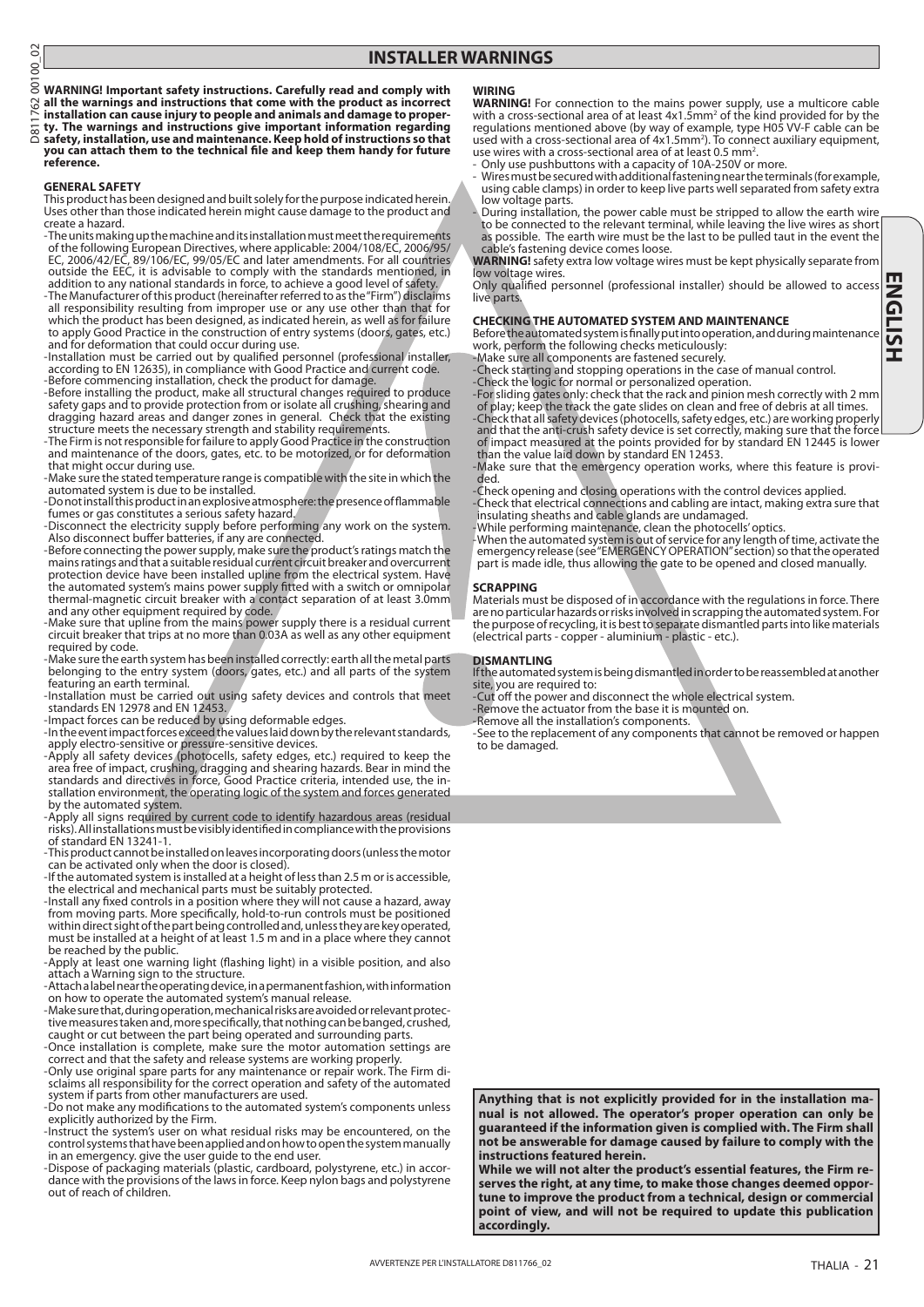### **INSTALLATION MANUAL**

#### **2) GENERAL INFORMATION**

The **THALIA** control panel comes with standard factory settings. Any change must be made using the programmer with built-in display or universal handheld programmer. Fully supports EELINK protocol. Its main features are:

- Control of 1 or 2 24V BT motors
- Note: 2 motors of the same type must be used.
- Electronic torque control with obstacle detection
- Limit switch control inputs based on motor selected
- Separate inputs for safety devices
- Built-in radio receiver rolling code with transmitter cloning.

The board has a terminal strip of the removable kind to make maintenance or replacement easier. It comes with a series of prewired jumpers to make the installer's job on site easier.

#### **The jumpers concern terminals: 70-71, 70-72, 70-74. If the above-mentioned terminals are being used, remove the relevant jumpers.**

#### **TESTING**

The **THALIA** panel controls (checks) the start relays and safety devices (photocells) before performing each opening and closing cycle.

If there is a malfunction, make sure that the connected devices are working properly and check the wiring.

| 3) TECHNICAL SPECIFICATIONS   |                              |
|-------------------------------|------------------------------|
| Power supply                  | 230V~ ±10% 50Hz*             |
| Low voltage/mains insulation  | $>$ 2MOhm 500V $=$           |
| Operating temperature range   | $-10/+55^{\circ}$ C          |
| Thermal overload protection   | Software                     |
| Dielectric rigidity           | mains/LV 3750V~ for 1 minute |
| Motor output current          | max. 7.5A+7.5A               |
| Motor relay switching current | 10A                          |
| Maximum motor power           | $180W + 180W (24V - )$       |

| 8<br>N MANUAL                                |                                                          |         |  |  |  |
|----------------------------------------------|----------------------------------------------------------|---------|--|--|--|
|                                              |                                                          | 00100   |  |  |  |
| Accessories power supply                     | 24V~ (demand max. 180mA)<br>24V~safe (demand max. 180mA) | 62      |  |  |  |
| AUX <sub>3</sub>                             | NO contact (24V~/max.1A)                                 |         |  |  |  |
| Flashing light                               | 24V~ max. 25W                                            | .<br>80 |  |  |  |
| Dimensions                                   | see Fig. B                                               |         |  |  |  |
| Fuses                                        | see Fig. C                                               |         |  |  |  |
| N° of combinations:                          | 4 billion                                                |         |  |  |  |
| Max. $n^{\circ}$ of transmitters that can be | 63                                                       |         |  |  |  |

(\*other voltages to order)

**Usable transmitter versions:**

**All ROLLING CODE transmitters compatible with** 

#### **4) TUBE ARRANGEMENT Fig. A**

#### **5) TERMINAL BOARD WIRING Fig. C**

**WARNINGS -** When performing wiring and installation, refer to the standards in force and, whatever the case, apply good practice principles.

Wires carrying different voltages must be kept physically separate from each other, or they must be suitably insulated with at least 1mm of additional insulation. Wires must be secured with additional fastening near the terminals, using devices such as cable clamps.

All connecting cables must be kept far enough away from the dissipater. **WARNING! For connection to the mains power supply, use a multicore cable with a cross-sectional area of at least 3x1.5mm2 of the kind provided for by the regulations in force.** 

**To connect the motors, use a cable with a cross-sectional area of at least 1.5mm2 of the kind provided for by the regulations in force. By way of example, if the cable is run outside (unprotected), it must be at least type H07RN-F, while if it is run inside (in a raceway), it must be at least type H05 VV-F.**

|                                       | TERM.       | <b>DEFINITION</b>                                                  | <b>DESCRIPTION</b>                                                                                                                                                                                                               |  |  |  |
|---------------------------------------|-------------|--------------------------------------------------------------------|----------------------------------------------------------------------------------------------------------------------------------------------------------------------------------------------------------------------------------|--|--|--|
|                                       | ш           | <b>LINE</b>                                                        | Single-phase power supply 230V~ ±10%, 50-60Hz.                                                                                                                                                                                   |  |  |  |
|                                       | N           | <b>NEUTRAL</b>                                                     |                                                                                                                                                                                                                                  |  |  |  |
| <b>Power supply</b>                   | JP5<br>JP7  | <b>TRANSF</b><br><b>PRIM</b>                                       | Transformer primary winding connection, 230V.                                                                                                                                                                                    |  |  |  |
|                                       | <b>JP21</b> | <b>TRANSF SEC</b>                                                  | Board power supply:<br>24V~Transformer secondary winding<br>24V= Buffer battery power supply                                                                                                                                     |  |  |  |
|                                       | 10          | $MOT1 +$                                                           | Connection motor 1. Time lag during closing.                                                                                                                                                                                     |  |  |  |
| <b>Motor</b>                          | 11          | MOT1-                                                              |                                                                                                                                                                                                                                  |  |  |  |
|                                       | 14          | $MOT2 +$                                                           | Connection motor 2. Time lag during opening.                                                                                                                                                                                     |  |  |  |
|                                       | 15          | <b>MOT2-</b>                                                       |                                                                                                                                                                                                                                  |  |  |  |
|                                       | 20<br>21    | <b>LIGHT 24V</b>                                                   | Flashing light 24V output max. 25W.                                                                                                                                                                                              |  |  |  |
|                                       |             |                                                                    | Aux 3 logic= 0 - 2nd radio channel output. Contact stays closed for 1s when 2nd radio channel is activated.                                                                                                                      |  |  |  |
|                                       | 26          |                                                                    | Aux 3 logic = 1 - SCA Gate Open Light output.<br>Contact stays closed during opening and with leaf open, intermittent during closing, open with leaf closed.<br>In this case, the 2nd radio channel controls pedestrian opening. |  |  |  |
|                                       | 27          | <b>AUX 3 - FREE</b><br><b>CONTACT</b><br>(N.O.)<br>(Max 24V<br>3W) | Aux 3 logic = 2 - Courtesy light command output. Contact stays on for 90 seconds after the last operation.<br>In this case, the 2nd radio channel controls pedestrian opening.                                                   |  |  |  |
| <b>Aux</b>                            |             |                                                                    | Aux 3 logic= 3 - Zone light command output. Contact stays closed for the full duration of operation.<br>In this case, the 2nd radio channel controls pedestrian opening.                                                         |  |  |  |
|                                       |             |                                                                    | Aux 3 logic = 4 - Stair light output. Contact stays closed for 1 second at start of operation.<br>In this case, the 2nd radio channel controls pedestrian opening.                                                               |  |  |  |
|                                       |             |                                                                    | Aux 3 logic= 5 - Gate open alarm output. Contact stays closed if the leaf stays open for double the set TCA time.<br>In this case, the 2nd radio channel controls pedestrian opening.                                            |  |  |  |
|                                       |             |                                                                    | Aux 3 logic = 6 - Flashing light output. Contact stays closed while leaves are operating.<br>In this case, the 2nd radio channel controls pedestrian opening.                                                                    |  |  |  |
|                                       |             |                                                                    | Aux 3 logic= 7 - Solenoid latch output. Contact stays closed for 2 seconds each time gate is opened.<br>In this case, the 2nd radio channel controls pedestrian opening.                                                         |  |  |  |
|                                       |             |                                                                    | Aux 3 logic = 8 - Magnetic lock output. Contact stays closed while gate is closed.<br>In this case, the 2nd radio channel controls pedestrian opening.                                                                           |  |  |  |
|                                       | 41          | $+$ REF SWE                                                        | Limit switch common                                                                                                                                                                                                              |  |  |  |
|                                       | 42          | SWC <sub>1</sub>                                                   | Motor 1 closing limit switch SWC1 (N.C.).                                                                                                                                                                                        |  |  |  |
| <b>Limit switch</b><br>for ELI 250 BT | 43          | SWO <sub>1</sub>                                                   | Motor 1 opening limit switch SWO1 (N.C.).                                                                                                                                                                                        |  |  |  |
|                                       | 44          | SWC <sub>2</sub>                                                   | Motor 2 closing limit switch SWC2 (N.C.).                                                                                                                                                                                        |  |  |  |
|                                       | 45          | SWO <sub>2</sub>                                                   | Motor 2 opening limit switch SWO2 (N.C.).                                                                                                                                                                                        |  |  |  |
| <b>Limit switch</b><br>for PHOBOS     | 42          | <b>SW1</b>                                                         | Limit switch control motor 1.<br>For actuators with single-wire limit switch control.                                                                                                                                            |  |  |  |
| <b>BT-IGEABT</b>                      | 43          | <b>SW2</b>                                                         | Limit switch control motor 2.<br>For actuators with single-wire limit switch control.                                                                                                                                            |  |  |  |
| <b>Accessories</b>                    | 50          | 24V-                                                               | Accessories power supply output.                                                                                                                                                                                                 |  |  |  |
| power supply                          | 51          | $24V+$                                                             |                                                                                                                                                                                                                                  |  |  |  |
|                                       | 52          | 24 Vsafe+                                                          | Tested safety device power supply output (photocell transmitter and safety edge transmitter). Output active only during operating cycle.                                                                                         |  |  |  |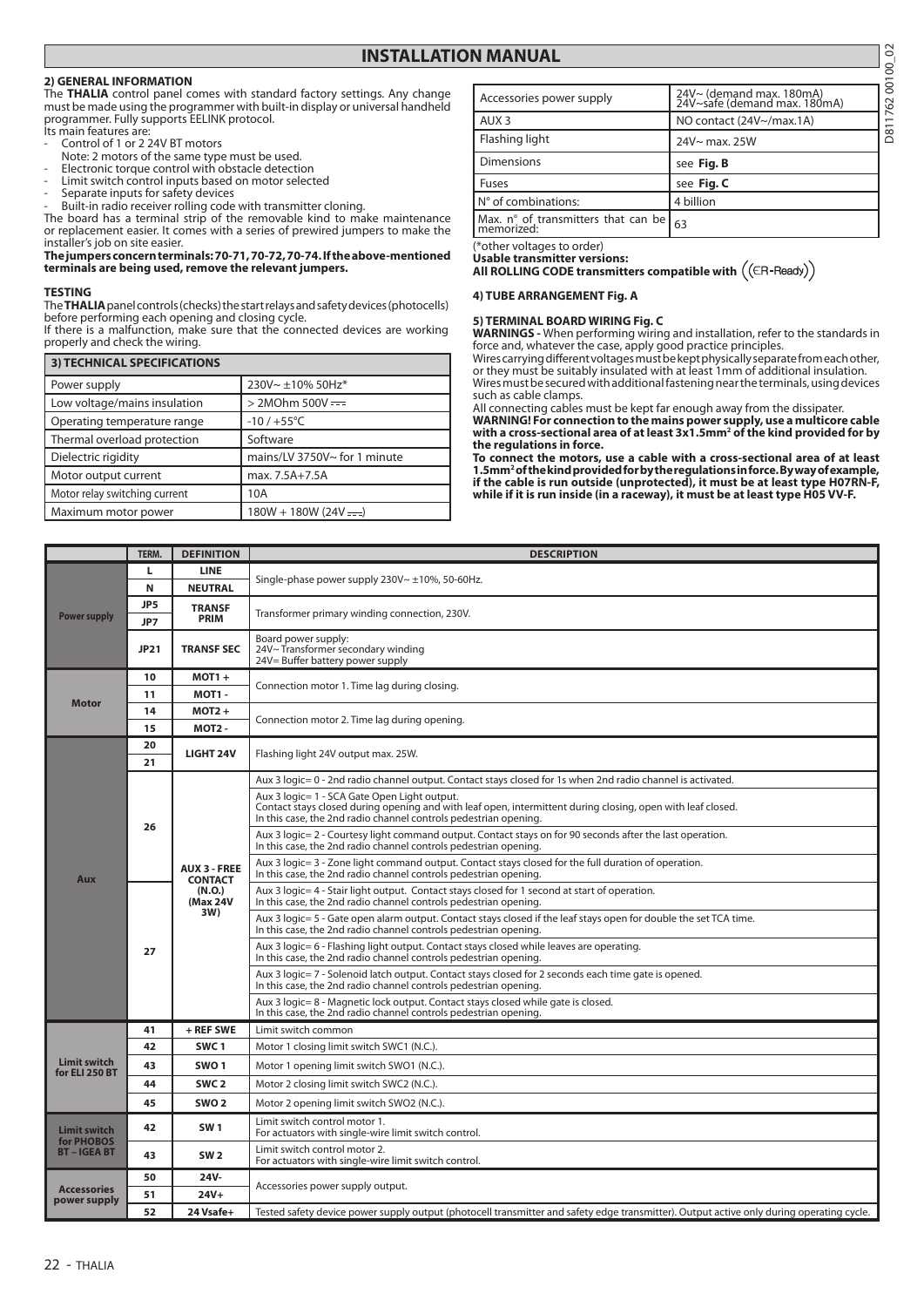# D811762 00100\_02

|          |    |                 | <b>INSTALLATION MANUAL</b>                                                                                                                                              |
|----------|----|-----------------|-------------------------------------------------------------------------------------------------------------------------------------------------------------------------|
|          |    |                 |                                                                                                                                                                         |
| Commands | 60 | Common          | IC 1 and IC 2 inputs common                                                                                                                                             |
|          | 61 | IC <sub>1</sub> | Configurable command input 1 (N.O.) - Default START E.<br>START E / START I / OPEN / CLOSE / PED / TIMER / TIMER PED. Refer to the "Command input configuration" table. |
|          | 62 | IC <sub>2</sub> | Configurable command input 2 (N.O.) - Default PED.<br>START E / START I / OPEN / CLOSE / PED / TIMER / TIMER PED. Refer to the "Command input configuration" table.     |

|                       | 70                      | <b>COMMON</b>     | STOP, SAFE 1 and SAFE 2 inputs common                                                                                                                                                                                                                  |
|-----------------------|-------------------------|-------------------|--------------------------------------------------------------------------------------------------------------------------------------------------------------------------------------------------------------------------------------------------------|
|                       | 71                      | <b>STOP</b>       | The command stops movement. (N.C.) If not used, leave jumper inserted.                                                                                                                                                                                 |
|                       | 72                      | SAFE <sub>1</sub> | Configurable safety input 1 (N.C.) - Default PHOT.<br>PHOT/PHOTTEST/PHOT OP/PHOT OP TEST/PHOT CL/PHOT CLTEST/BAR/BARTEST/BAR 8K2. Refer to the "Safety input configuration"<br>table.                                                                  |
| <b>Safety devices</b> | 73                      | <b>FAULT 1</b>    | Test input for safety devices connected to SAFE 1.                                                                                                                                                                                                     |
|                       | SAFE <sub>2</sub><br>74 |                   | Configurable safety input 2 (N.C.) - Default BAR.<br>PHOT/PHOTTEST/PHOT OP/PHOT OP TEST/PHOT CL/PHOT CLTEST/BAR/BARTEST/BAR 8K2. Refer to the "Safety input configuration"<br>table.                                                                   |
|                       | 75                      | <b>FAULT 2</b>    | Test input for safety devices connected to SAFE 2.                                                                                                                                                                                                     |
|                       |                         |                   |                                                                                                                                                                                                                                                        |
|                       |                         | <b>ANTENNA</b>    | Antenna input.                                                                                                                                                                                                                                         |
| Antenna               | #                       | <b>SHIELD</b>     | Use an antenna tuned to 433MHz. Use RG58 coax cable to connect the Antenna and Receiver. Metal bodies close to the antenna can interfere<br>with radio reception. If the transmitter's range is limited, move the antenna to a more suitable position. |

#### **Command input configuration**

IC logic= 0 - Input configured as Start E. Operation according to STEP-BY-STEP MOV. logic. External start for traffic light control.

IC logic= 1 - Input configured as Start I. Operation according to STEP-BY-STEP MOV. logic. Internal start for traffic light control.

IC logic= 2 - Input configured as Open. The command causes the leaves to open. If the input stays closed, the leaves stay open until the contact is opened. When the contact is open, the<br>automated device closes following th

IC logic= 3 - Input configured as Closed. The command causes the leaves to close.

IC logic= 4 - Input configured as Ped. The command causes the leaf to open to the pedestrian (partial) opening position. Operation according to STEP-BY-STEP MOV. logic

IC logic= 5 - Input configured as Timer. Operation same as open except closing is guaranteed even after a mains power outage.

IC logic= 6 - Input configured as Timer Ped. The command causes the leaf to open to the pedestrian (partial) opening position. If the input stays closed, the leaf stays open until the con-<br>tact is opened. If the input stay

#### **Safety input configuration**

SAFE logic= 0 - Input configured as Phot (photocell)(Fig.F Rif.1). Enables connection of devices not equipped with supplementary test contacts. When beam is broken, photocells are<br>active during both opening and closing. Wh

SAFE logic= 1 - Input configured as Phot test (tested photocell) (Fig.F Rif.2). Switches photocell testing on at start of operation. When beam is broken, photocells are active during both<br>opening and closing. When beam is

SAFE logic= 2 - Input configured as Phot op (photocell active during opening only) (Fig.F Rif.1). Enables connection of devices not equipped with supplementary test contacts. In the<br>event beam is broken, photocell operatio

SAFE logic= 3 - Input configured as Phot op test (tested photocell active during opening only) (Fig.F Rif.2). Switches photocell testing on at start of operation. In the event beam is broken, photocell operation is disabled during closing. During opening, stops motion for as long as the photocell beam stays broken.

SAFE logic= 4 - Input configured as Phot cl (photocell active during closing only) (Fig.F Rif.1). Enables connection of devices not equipped with supplementary test contacts. In the event<br>beam is broken, photocell operatio

SAFE logic= 5 - Input configured as Phot cl test (tested photocell active during closing only) (Fig.F Rif.2). Switches photocell testing on at start of operation. In the event beam is broken, photocell operation is disabled during opening. During closing, movement is reversed immediately.

SAFE logic= 6 - Input configured as Bar (safety edge) (Fig.F Rif.3). Enables connection of devices not equipped with supplementary test contacts. The command reverses movement for 2 sec.. If not used, leave jumper inserted.

SAFE logic= 7 - Input configured as Bar (tested safety edge) (Fig.F Rif.4). Switches safety edge testing on at start of operation. The command reverses movement for 2 sec.

SAFE logic= 8 - Input configured as Bar 8k2 (Fig.F Rif.5). Input for resistive edge 8K2. The command reverses movement for 2 sec.

#### **6) MOTOR WIRING Fig. E**

**7) SAFETY DEVICES**

Transmitter database management.

Receiver community management.

To use these advanced features, refer to the universal handheld programmer's instructions and to the general receiver programming guide.

#### **8.4) DEFAULT MENU (**default**)**

Restores the controller's DEFAULT factory settings. Following this reset, you will need to run the AUTOSET function again.

**8.5) LANGUAGE MENU (**language**)** Used to set the programmer's language on the display.

- 8.6) AUTOSET MENU (RUŁo5EŁ) Launch an autoset operation by going to the relevant menu.
- As soon as you press the OK button, the ".... .... ...." message is displayed and the control unit commands the device to perform a full cycle (opening followed by closing), during which the minimum torque value required to move the leaf is set automatically.

The number of cycles required for the autoset function can range from 1 to 3. During this stage, it is important to avoid breaking the photocells' beams and not to use the START and STOP commands or the display.

Once this operation is complete, the control unit will have automatically set the optimum torque values. Check them and, where necessary, edit them as described in the programming section.

#### **7.1) TESTED DEVICES Fig. F**

#### **7.2) CONNECTION OF 1 PAIR OF NON-TESTED PHOTOCELLS Fig. D**

**Note: only use receiving safety devices with free changeover contact.**

#### **8) CALLING UP MENUS: FIG. 1**

#### 8.1) PARAMETERS MENU (PR<sub>C</sub>R<sub>C</sub>) (PARAMETERS TABLE "A")

**8.2) LOGIC MENU (**LOGIC**) (LOGIC table "B")** 

#### **8.3) RADIO MENU (**radio**) (Radio table "C")**

**- IMPORTANT NOTE: THE FIRST TRANSMITTER MEMORIZED MUST BE IDENTIFIED BY ATTACHING THE KEY LABEL (MASTER).**

In the event of manual programming, the first transmitter assigns the RECEIVER'S KEY CODE: this code is required to subsequently clone the radio transmitters. The Clonix built-in on-board receiver also has a number of important advanced features:

• Cloning of master transmitter (rolling code or fixed code).

Cloning to replace transmitters already entered in receiver.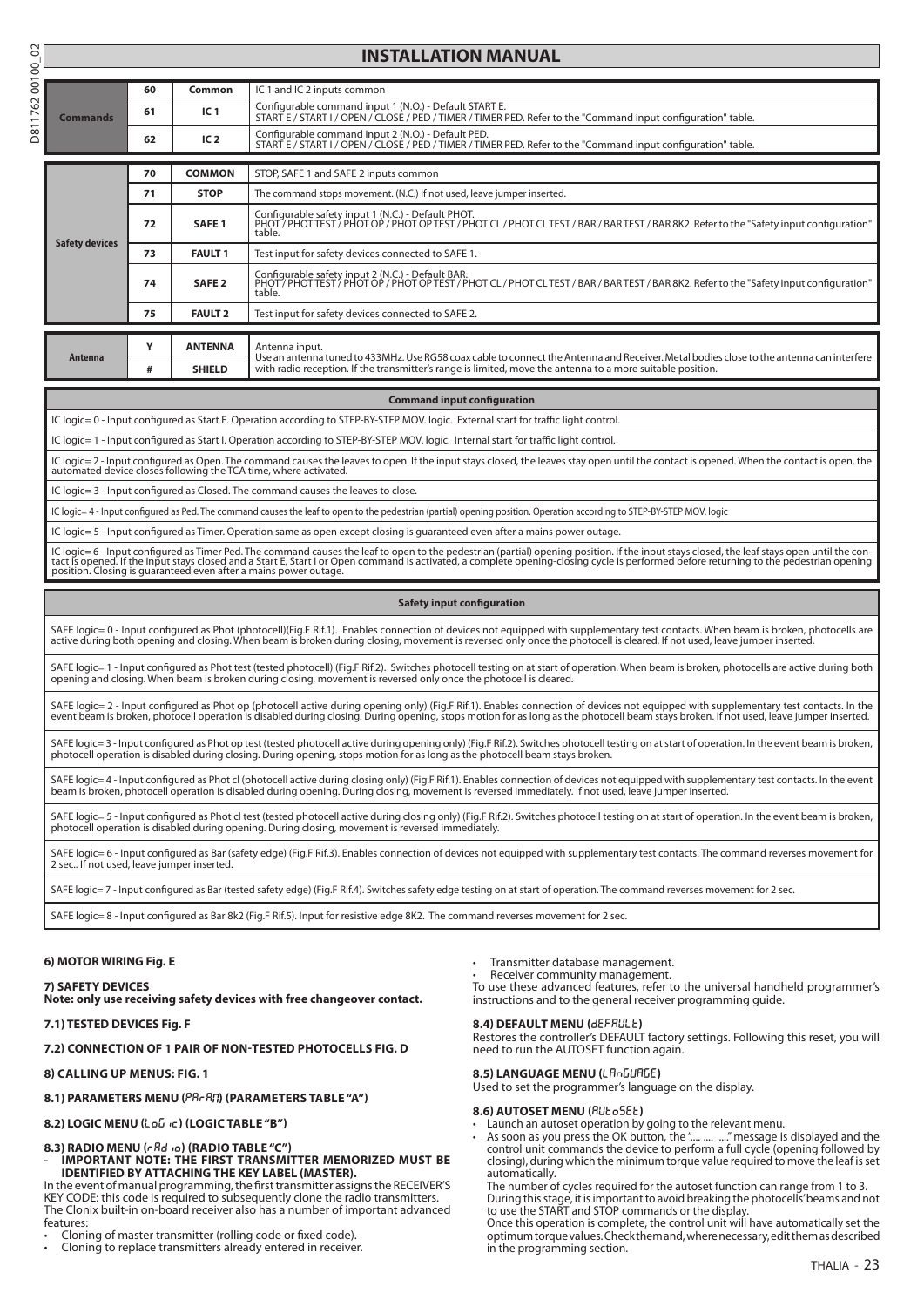**WARNING!! Check that the force of impact measured at the points provided for by standard EN 12445 is lower than the value laid down by standard EN 12453.**

**Warning!! While the autoset function is running, the obstacle detection**   $\sqrt{N}$ **function is not active. Consequently, the installer must monitor the automated system's movements and keep people and property out of range of the automated system.**

#### **8.7) STATISTICS MENU**

Used to view the version of the board, the total number of operations (in hundreds), the number of transmitters memorized and the last 30 errors (the first 2 digits indicate the position, the last 2 give the error code). Error 01 is the most recent.

#### **8.8) PASSWORD MENU**

Used to set a password for the board's wireless programming.

**9) CLOSING LIMIT SWITCH PRESSURE Fig. G Ref. A-B OPENING DIRECTION Fig. G Ref. C-D**

#### **10) CONNECTION WITH EXPANSION BOARDS AND UNIVERSAL HANDHELD PROGRAMMER VERSION> V1.40 (Fig. H)** Refer to specific manual.

#### **11) SOLENOID LOCK Fig. I SOLENOID LOCK**

**WARNING: In the case of leaves longer than 3m, it is essential to install a solenoid lock.**

Fig. I shows a sample connection of an ECB 24V~ solenoid latch connected to the THALIA control panel.

In order to control the solenoid lock, the THALIA panel needs a special board mod. ME BT.

### **WARNING! Incorrect settings can result in damage to property and injury to people and animals. WARNING: Check that the force of impact measured at the points**

**provided for by standard EN 12445 is lower than the value laid down by standard EN 12453.**

For best results, it is advisable to run the autoset function with the motors idle (i.e. not overheated by a considerable number of consecutive operations).

#### **TABLE "A" - PARAMETERS MENU - (PRc Rn)**

| <b>Parameter</b>           | min.        | max. | <b>Default</b> | <b>Personal</b> | <b>Definition</b>                                  | <b>Description</b>                                                                                                                                                                                                                                                                                                                                                                                                                                                       |
|----------------------------|-------------|------|----------------|-----------------|----------------------------------------------------|--------------------------------------------------------------------------------------------------------------------------------------------------------------------------------------------------------------------------------------------------------------------------------------------------------------------------------------------------------------------------------------------------------------------------------------------------------------------------|
| oPEn dELRY<br>E INE        | $\mathbf 0$ | 10   | 1              |                 | <b>Motor 2 opening delay</b><br>time [s]           | Motor 2 opening delay time with respect to motor 1.                                                                                                                                                                                                                                                                                                                                                                                                                      |
| cLS dELRY<br>E INE         | $\Omega$    | 25   | 1              |                 | <b>Motor 1 closing delay</b><br>time [s]           | Motor 1 closing delay time with respect to motor 2.                                                                                                                                                                                                                                                                                                                                                                                                                      |
| EcR                        | $\Omega$    | 120  | 10             |                 | <b>Automatic closing time</b><br>[s]               | Waiting time before automatic closing.                                                                                                                                                                                                                                                                                                                                                                                                                                   |
| trFLGhtcLrt                | 1           | 180  | 40             |                 | Time-to-clear traffic light<br>zone [s]            | Time-to-clear for the zone run through by traffic controlled by the traffic<br>light.                                                                                                                                                                                                                                                                                                                                                                                    |
| oPd <sub>'</sub> SESLoUd   | $\mathbf 0$ | 50   | 10             |                 | <b>Slow-down distance</b><br>during opening [%]    | Slow-down distance for motor(s) during opening, given as a percentage<br>of total travel. WARNING: Once the parameter has been edited, a<br>complete uninterrupted opening-closing cycle is required.<br>WARNING: when the display reads "SET", obstacle detection is not active.                                                                                                                                                                                        |
| cl.d <sub>1</sub> SE.SLoUd | $\mathbf 0$ | 50   | 10             |                 | <b>Slow-down distance</b><br>during closing [%]    | Slow-down distance for motor(s) during closing, given as a percentage<br>of total travel. WARNING: Once the parameter has been edited, a<br>complete uninterrupted opening-closing cycle is required.<br>WARNING: when the display reads "SET", obstacle detection is not active.                                                                                                                                                                                        |
| d iSE.dEcEL                | $\mathbf 0$ | 50   | 15             |                 | <b>Deceleration distance</b><br>$\lceil 96 \rceil$ | Deceleration distance (switch from running speed to slow-down<br>speed) for motor(s) both during opening and during closing, given as a<br>percentage of total travel. WARNING: Once the parameter has been<br>edited, a complete uninterrupted opening-closing cycle is required.<br>WARNING: when the display reads "SET", obstacle detection is not active.                                                                                                           |
| $a$ P $F$ arc $E$          | 1           | 99   | 50             |                 | <b>Leaf force during</b><br>opening [%]            | Force exerted by leaf/leaves during opening. This is the percentage of force<br>delivered, beyond the force stored during the autoset cycle (and subsequently<br>updated), before an obstacle alarm is generated.<br>The parameter is set automatically by the autoset function.<br>WARNING: It affects impact force directly: make sure that current<br>safety requirements are met with the set value (*). Install anti-<br>crush safety devices where necessary.      |
| cL5ForcE                   | 1           | 99   | 50             |                 | Leaf force during<br>closing [%]                   | Force exerted by leaf/leaves during closing. This is the percentage of force<br>delivered, beyond the force stored during the autoset cycle (and subsequently<br>updated), before an obstacle alarm is generated.<br>The parameter is set automatically by the autoset function.<br>WARNING: It affects impact force directly: make sure that current<br>safety requirements are met with the set value (*). Install anti-<br>÷<br>crush safety devices where necessary. |
| oP SPEEd                   | 15          | 99   | 99             |                 | Opening speed [%}                                  | Percentage of maximum speed that can be reached by motor(s) during<br>opening. WARNING: Once the parameter has been edited, a complete<br>uninterrupted opening-closing cycle is required. WARNING: when the<br>display reads "SET", obstacle detection is not active.                                                                                                                                                                                                   |
| cL SPEEd                   | 15          | 99   | 99             |                 | Closing speed [%]                                  | Percentage of maximum speed that can be reached by motor(s) during<br>closing. WARNING: Once the parameter has been edited, a complete<br>uninterrupted opening-closing cycle is required. WARNING: when the<br>display reads "SET", obstacle detection is not active.                                                                                                                                                                                                   |
| SLob SPEEd                 | 15          | 99   | 25             |                 | Slow-down speed [%]                                | Opening and closing speed of motor(s) during slow-down stage, given as a<br>percentage of maximum running speed. WARNING: Once the parameter<br>has been edited, a complete uninterrupted opening-closing cycle is<br>required. WARNING: When the display reads ""SET"", obstacle detection<br>is not active.                                                                                                                                                            |

**(\*) In the European Union, apply standard EN 12453 for force limitations, and standard EN 12445 for measuring method.**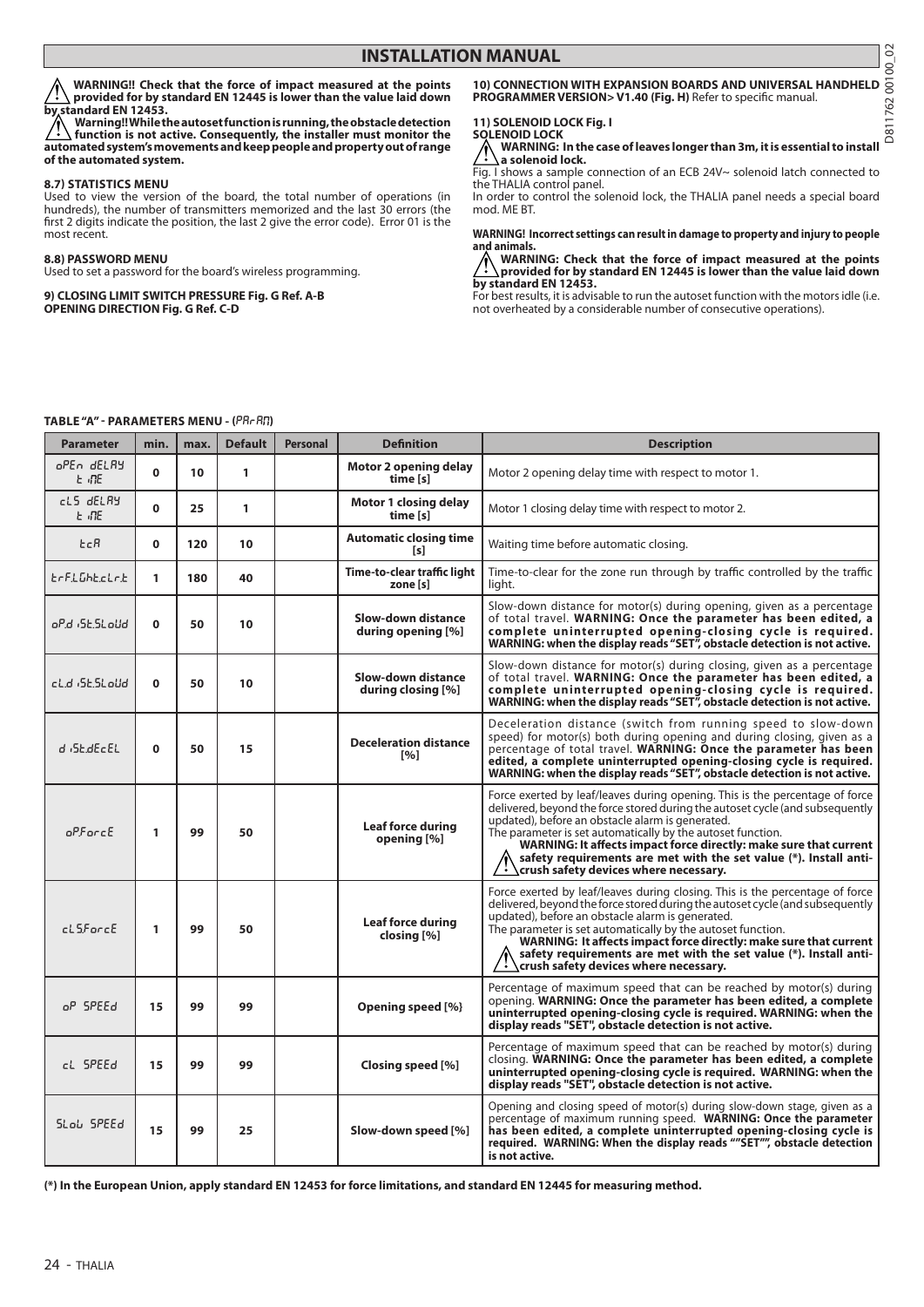D811762 00100\_02

## **TABLE "B" - LOGIC MENU - (**logic**)**

# **INSTALLATION MANUAL**

| Logic                       | <b>Default</b> | <b>Definition</b>                            | <b>Cross out</b><br>setting<br>used | <b>Description</b>                                                                                                                                                                                                                                                                                                                                                                                                                                 |                                                                                                                                                                                                                                                                                                                                                                                                                                                                                                                                                                                                                                                                               |               |                   |               |  |  |
|-----------------------------|----------------|----------------------------------------------|-------------------------------------|----------------------------------------------------------------------------------------------------------------------------------------------------------------------------------------------------------------------------------------------------------------------------------------------------------------------------------------------------------------------------------------------------------------------------------------------------|-------------------------------------------------------------------------------------------------------------------------------------------------------------------------------------------------------------------------------------------------------------------------------------------------------------------------------------------------------------------------------------------------------------------------------------------------------------------------------------------------------------------------------------------------------------------------------------------------------------------------------------------------------------------------------|---------------|-------------------|---------------|--|--|
|                             |                | Motor type                                   | $\mathbf{0}$                        | Motors not active                                                                                                                                                                                                                                                                                                                                                                                                                                  |                                                                                                                                                                                                                                                                                                                                                                                                                                                                                                                                                                                                                                                                               |               |                   |               |  |  |
| Nobor 69PE                  | $\mathbf 0$    | Set the type of motor                        | $\mathbf{1}$                        | <b>ELI 250 BT</b>                                                                                                                                                                                                                                                                                                                                                                                                                                  |                                                                                                                                                                                                                                                                                                                                                                                                                                                                                                                                                                                                                                                                               |               |                   |               |  |  |
|                             |                | connected to the<br>board.                   | 2                                   | PHOBOS BT                                                                                                                                                                                                                                                                                                                                                                                                                                          |                                                                                                                                                                                                                                                                                                                                                                                                                                                                                                                                                                                                                                                                               |               |                   |               |  |  |
|                             |                |                                              | 3<br>$\overline{0}$                 | <b>IGEA BT</b><br>Logic not enabled                                                                                                                                                                                                                                                                                                                                                                                                                |                                                                                                                                                                                                                                                                                                                                                                                                                                                                                                                                                                                                                                                                               |               |                   |               |  |  |
| EcR                         | 0              | <b>Automatic Closing</b><br><b>Time</b>      | $\mathbf{1}$                        | Switches automatic closing on                                                                                                                                                                                                                                                                                                                                                                                                                      |                                                                                                                                                                                                                                                                                                                                                                                                                                                                                                                                                                                                                                                                               |               |                   |               |  |  |
|                             |                |                                              | $\overline{0}$                      | Logic not enabled                                                                                                                                                                                                                                                                                                                                                                                                                                  |                                                                                                                                                                                                                                                                                                                                                                                                                                                                                                                                                                                                                                                                               |               |                   |               |  |  |
| FRSE cLS.                   | 0              | <b>Fast closing</b>                          | $\mathbf{1}$                        | Closes 3 seconds after the photocells are cleared before waiting for the set TCA to elapse.                                                                                                                                                                                                                                                                                                                                                        |                                                                                                                                                                                                                                                                                                                                                                                                                                                                                                                                                                                                                                                                               |               |                   |               |  |  |
|                             |                |                                              | $\Omega$                            | Inputs configured as Start E, Start I, Ped                                                                                                                                                                                                                                                                                                                                                                                                         |                                                                                                                                                                                                                                                                                                                                                                                                                                                                                                                                                                                                                                                                               |               | step-by-step mov. |               |  |  |
|                             |                |                                              |                                     | operate with 4-step logic.                                                                                                                                                                                                                                                                                                                                                                                                                         |                                                                                                                                                                                                                                                                                                                                                                                                                                                                                                                                                                                                                                                                               | 2 STEP        | 3 STEP            | <b>4 STEP</b> |  |  |
|                             |                |                                              |                                     |                                                                                                                                                                                                                                                                                                                                                                                                                                                    | <b>CLOSED</b>                                                                                                                                                                                                                                                                                                                                                                                                                                                                                                                                                                                                                                                                 |               |                   | <b>OPENS</b>  |  |  |
| 5£2P-6Y-5£2P<br>NouENnt     |                |                                              | 1                                   | Inputs configured as Start E, Start I, Ped<br>operate with 3-step logic. Pulse during                                                                                                                                                                                                                                                                                                                                                              |                                                                                                                                                                                                                                                                                                                                                                                                                                                                                                                                                                                                                                                                               | <b>OPENS</b>  | <b>OPENS</b>      |               |  |  |
|                             | 0              | Step-by-step<br>movement                     |                                     | closing reverses movement.                                                                                                                                                                                                                                                                                                                                                                                                                         | <b>DURING</b><br><b>CLOSING</b>                                                                                                                                                                                                                                                                                                                                                                                                                                                                                                                                                                                                                                               |               |                   | <b>STOPS</b>  |  |  |
|                             |                |                                              |                                     |                                                                                                                                                                                                                                                                                                                                                                                                                                                    | <b>OPEN</b>                                                                                                                                                                                                                                                                                                                                                                                                                                                                                                                                                                                                                                                                   |               | <b>CLOSES</b>     | <b>CLOSES</b> |  |  |
|                             |                |                                              |                                     | Inputs configured as Start E, Start I, Ped                                                                                                                                                                                                                                                                                                                                                                                                         | <b>DURING</b>                                                                                                                                                                                                                                                                                                                                                                                                                                                                                                                                                                                                                                                                 | <b>CLOSES</b> |                   |               |  |  |
|                             |                |                                              | 2                                   | operate with 2-step logic. Movement                                                                                                                                                                                                                                                                                                                                                                                                                | <b>OPENING</b>                                                                                                                                                                                                                                                                                                                                                                                                                                                                                                                                                                                                                                                                |               | STOP + TCA        | STOP + TCA    |  |  |
|                             |                |                                              |                                     | reverses with each pulse.                                                                                                                                                                                                                                                                                                                                                                                                                          | <b>AFTER STOP</b>                                                                                                                                                                                                                                                                                                                                                                                                                                                                                                                                                                                                                                                             | OPFNS         | <b>OPENS</b>      | <b>OPENS</b>  |  |  |
| $P \cap E - R L R \cap \Pi$ | 0              | Pre-alarm                                    | $\mathbf{0}$                        | The flashing light comes on at the same time as the motor(s) start.                                                                                                                                                                                                                                                                                                                                                                                |                                                                                                                                                                                                                                                                                                                                                                                                                                                                                                                                                                                                                                                                               |               |                   |               |  |  |
|                             |                |                                              | $\mathbf{1}$                        | The flashing light comes on approx. 3 seconds before the motor(s) start.                                                                                                                                                                                                                                                                                                                                                                           |                                                                                                                                                                                                                                                                                                                                                                                                                                                                                                                                                                                                                                                                               |               |                   |               |  |  |
|                             |                |                                              | $\Omega$                            | Pulse operation.<br>Deadman mode.                                                                                                                                                                                                                                                                                                                                                                                                                  |                                                                                                                                                                                                                                                                                                                                                                                                                                                                                                                                                                                                                                                                               |               |                   |               |  |  |
| hold-to-rün                 |                |                                              | 1                                   | Input 61 is configured as OPEN UP.<br>Input 62 is configured as CLOSE UP.<br>Operation continues as long as the OPEN UP or CLOSE UP keys are held down.<br>WARNING: safety devices are not enabled.                                                                                                                                                                                                                                                |                                                                                                                                                                                                                                                                                                                                                                                                                                                                                                                                                                                                                                                                               |               |                   |               |  |  |
|                             | $\mathbf 0$    | <b>Deadman</b>                               | 2                                   | Emergency Deadman mode. Usually pulse operation.<br>If the board fails the safety device tests (photocell or safety edge, Er0x) 3 times in a row, the device<br>is switched to Deadman mode, which will stay active until the OPEN UP or CLOSE UP keys are<br>released.<br>Input 61 is configured as OPEN UP.<br>Input 62 is configured as CLOSE UP.<br>WARNING: with the device set to Emergency Deadman mode, safety devices are not<br>enabled. |                                                                                                                                                                                                                                                                                                                                                                                                                                                                                                                                                                                                                                                                               |               |                   |               |  |  |
| ibl open                    | 0              | <b>Block pulses</b>                          | $\mathbf{0}$                        | Pulse from inputs configured as Start E, Start I, Ped has effect during opening.                                                                                                                                                                                                                                                                                                                                                                   |                                                                                                                                                                                                                                                                                                                                                                                                                                                                                                                                                                                                                                                                               |               |                   |               |  |  |
|                             |                | during opening                               | $\mathbf{1}$<br>$\overline{0}$      | Pulse from inputs configured as Start E, Start I, Ped has no effect during opening.                                                                                                                                                                                                                                                                                                                                                                |                                                                                                                                                                                                                                                                                                                                                                                                                                                                                                                                                                                                                                                                               |               |                   |               |  |  |
| ibl tcR                     | 0              | <b>Block pulses</b><br>during TCA            | $\mathbf{1}$                        | Pulse from inputs configured as Start E, Start I, Ped has effect during TCA pause.                                                                                                                                                                                                                                                                                                                                                                 |                                                                                                                                                                                                                                                                                                                                                                                                                                                                                                                                                                                                                                                                               |               |                   |               |  |  |
| PrESS Suc                   | 0              | <b>Closing limit</b><br>switch pressure      | $\mathbf{0}$<br>1                   | closing limit switches to trip slightly earlier (Fig.G Ref.A).                                                                                                                                                                                                                                                                                                                                                                                     | Pulse from inputs configured as Start E, Start I, Ped has no effect during TCA pause.<br>Movement is stopped only when the closing limit switch trips: in this case, the tripping of the<br>closing limit switch must be adjusted accurately (Fig.G Ref.B).<br>Use when there is a mechanical stop in closed position. This function allows leaves to press against<br>the mechanical stop without the Amperostop sensor interpreting this as an obstacle. Thus the<br>rod continues its stroke for a few seconds after meeting the closing limit switch or as far as the<br>mechanical stop. In this way, the leaves come to rest perfectly against the stop by allowing the |               |                   |               |  |  |
| I Not, on                   |                |                                              | $\overline{0}$                      | Both motors active (2 leaves).                                                                                                                                                                                                                                                                                                                                                                                                                     |                                                                                                                                                                                                                                                                                                                                                                                                                                                                                                                                                                                                                                                                               |               |                   |               |  |  |
|                             | 0              | 1 motor active                               | $\mathbf{1}$                        | Only motor 1 active (1 leaf).                                                                                                                                                                                                                                                                                                                                                                                                                      |                                                                                                                                                                                                                                                                                                                                                                                                                                                                                                                                                                                                                                                                               |               |                   |               |  |  |
| oPEn<br>in othEr            | 0              | Open in other                                | $\overline{0}$                      | Standard operating mode (See Fig.G Ref.C).                                                                                                                                                                                                                                                                                                                                                                                                         |                                                                                                                                                                                                                                                                                                                                                                                                                                                                                                                                                                                                                                                                               |               |                   |               |  |  |
| d inEct.                    |                | direction                                    | $\mathbf{1}$                        | Opens in other direction to standard operating mode (See Fig.G Ref.D).                                                                                                                                                                                                                                                                                                                                                                             |                                                                                                                                                                                                                                                                                                                                                                                                                                                                                                                                                                                                                                                                               |               |                   |               |  |  |
|                             |                |                                              | $\mathbf 0$                         | Input configured as Phot (photocell).                                                                                                                                                                                                                                                                                                                                                                                                              |                                                                                                                                                                                                                                                                                                                                                                                                                                                                                                                                                                                                                                                                               |               |                   |               |  |  |
|                             |                |                                              | $\mathbf{1}$                        | Input configured as Phot test (tested photocell).                                                                                                                                                                                                                                                                                                                                                                                                  |                                                                                                                                                                                                                                                                                                                                                                                                                                                                                                                                                                                                                                                                               |               |                   |               |  |  |
|                             |                | <b>Configuration of</b>                      | $\overline{2}$<br>3                 | Input configured as Phot op (photocell active during opening only).<br>Input configured as Phot op test (tested photocell active during opening only).                                                                                                                                                                                                                                                                                             |                                                                                                                                                                                                                                                                                                                                                                                                                                                                                                                                                                                                                                                                               |               |                   |               |  |  |
| SRFE I                      | 0              | safety input SAFE                            | 4                                   | Input configured as Phot cl (photocell active during closing only).                                                                                                                                                                                                                                                                                                                                                                                |                                                                                                                                                                                                                                                                                                                                                                                                                                                                                                                                                                                                                                                                               |               |                   |               |  |  |
|                             |                | 1.<br>72                                     | 5                                   | Input configured as Phot cl test (tested photocell active during closing only).                                                                                                                                                                                                                                                                                                                                                                    |                                                                                                                                                                                                                                                                                                                                                                                                                                                                                                                                                                                                                                                                               |               |                   |               |  |  |
|                             |                |                                              | 6                                   | Input configured as Bar, safety edge.                                                                                                                                                                                                                                                                                                                                                                                                              |                                                                                                                                                                                                                                                                                                                                                                                                                                                                                                                                                                                                                                                                               |               |                   |               |  |  |
|                             |                |                                              | 7                                   | Input configured as Bar, tested safety edge.                                                                                                                                                                                                                                                                                                                                                                                                       |                                                                                                                                                                                                                                                                                                                                                                                                                                                                                                                                                                                                                                                                               |               |                   |               |  |  |
|                             |                |                                              | 8<br>$\mathbf 0$                    | Input configured as Bar 8k2.<br>Input configured as Phot (photocell).                                                                                                                                                                                                                                                                                                                                                                              |                                                                                                                                                                                                                                                                                                                                                                                                                                                                                                                                                                                                                                                                               |               |                   |               |  |  |
|                             |                |                                              | $\mathbf{1}$                        | Input configured as Phot test (tested photocell).                                                                                                                                                                                                                                                                                                                                                                                                  |                                                                                                                                                                                                                                                                                                                                                                                                                                                                                                                                                                                                                                                                               |               |                   |               |  |  |
|                             |                |                                              | $\overline{2}$                      | Input configured as Phot op (photocell active during opening only).                                                                                                                                                                                                                                                                                                                                                                                |                                                                                                                                                                                                                                                                                                                                                                                                                                                                                                                                                                                                                                                                               |               |                   |               |  |  |
|                             |                | <b>Configuration of</b><br>safety input SAFE | 3                                   | Input configured as Phot op test (tested photocell active during opening only).                                                                                                                                                                                                                                                                                                                                                                    |                                                                                                                                                                                                                                                                                                                                                                                                                                                                                                                                                                                                                                                                               |               |                   |               |  |  |
| SRFE <sub>2</sub>           | 6              | 2.                                           | 4                                   | Input configured as Phot cl (photocell active during closing only).                                                                                                                                                                                                                                                                                                                                                                                |                                                                                                                                                                                                                                                                                                                                                                                                                                                                                                                                                                                                                                                                               |               |                   |               |  |  |
|                             |                | 74                                           | 5                                   | Input configured as Phot cl test (tested photocell active during closing only).                                                                                                                                                                                                                                                                                                                                                                    |                                                                                                                                                                                                                                                                                                                                                                                                                                                                                                                                                                                                                                                                               |               |                   |               |  |  |
|                             |                |                                              | 6<br>7                              | Input configured as Bar, safety edge.<br>Input configured as Bar, tested safety edge.                                                                                                                                                                                                                                                                                                                                                              |                                                                                                                                                                                                                                                                                                                                                                                                                                                                                                                                                                                                                                                                               |               |                   |               |  |  |
|                             |                |                                              | 8                                   | Input configured as Bar 8k2.                                                                                                                                                                                                                                                                                                                                                                                                                       |                                                                                                                                                                                                                                                                                                                                                                                                                                                                                                                                                                                                                                                                               |               |                   |               |  |  |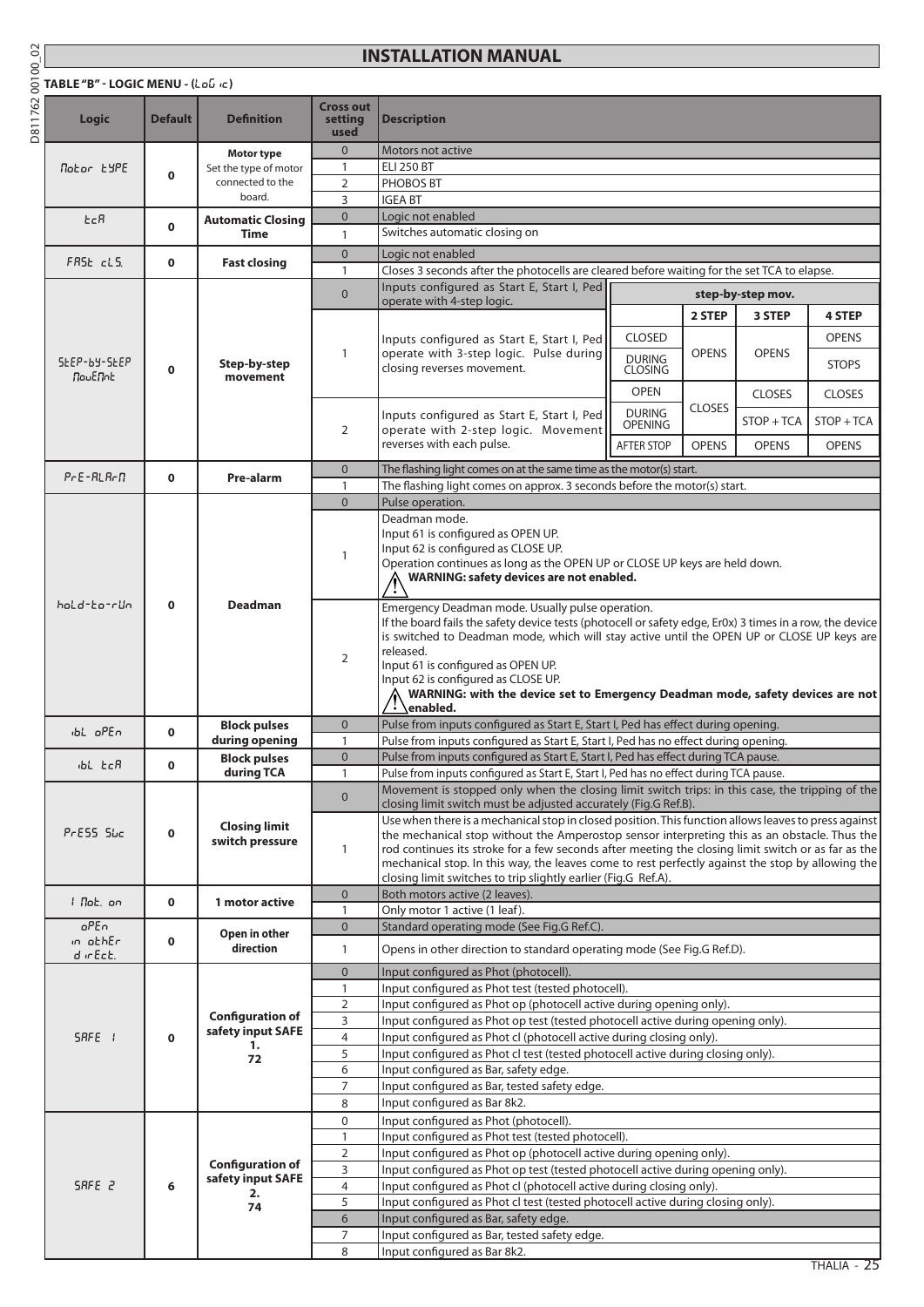# **INSTALLATION MANUAL**

| г |
|---|
|   |
|   |

|                |             |                                                         | $\mathbf 0$    | Input configured as Start E.                                                                                                                                                               |
|----------------|-------------|---------------------------------------------------------|----------------|--------------------------------------------------------------------------------------------------------------------------------------------------------------------------------------------|
|                |             |                                                         | $\mathbf{1}$   | Input configured as Start I.                                                                                                                                                               |
|                |             | <b>Configuration of</b><br>command input<br>IC 1.<br>61 | $\overline{2}$ | Input configured as Open.                                                                                                                                                                  |
| ic I           | $\mathbf 0$ |                                                         | 3              | Input configured as Close.                                                                                                                                                                 |
|                |             |                                                         | 4              | Input configured as Ped.                                                                                                                                                                   |
|                |             |                                                         | 5              | Input configured as Timer.                                                                                                                                                                 |
|                |             |                                                         | 6              | Input configured as Timer Pedestrian.                                                                                                                                                      |
|                |             |                                                         | 0              | Input configured as Start E.                                                                                                                                                               |
|                |             |                                                         | $\mathbf{1}$   | Input configured as Start I.                                                                                                                                                               |
|                |             | <b>Configuration of</b>                                 | $\overline{2}$ | Input configured as Open.                                                                                                                                                                  |
| C <sub>2</sub> | 4           | command input<br>$IC2$ .                                | 3              | Input configured as Close.                                                                                                                                                                 |
|                |             | 62                                                      | $\overline{4}$ | Input configured as Ped.                                                                                                                                                                   |
|                |             |                                                         | 5              | Input configured as Timer.                                                                                                                                                                 |
|                |             |                                                         | 6              | Input configured as Timer Pedestrian.                                                                                                                                                      |
|                |             |                                                         | $\mathbf{0}$   | Output configured as 2nd Radio Channel.                                                                                                                                                    |
|                |             |                                                         | $\mathbf{1}$   | Output configured as SCA (gate open light).                                                                                                                                                |
|                |             |                                                         | $\overline{2}$ | Output configured as Courtesy Light command.                                                                                                                                               |
|                |             | <b>Configuration of</b>                                 | 3              | Output configured as Zone Light command.                                                                                                                                                   |
| <b>RUH 3</b>   | $\mathbf 0$ | <b>AUX 3 output.</b>                                    | $\overline{4}$ | Output configured as Stair Light                                                                                                                                                           |
|                |             | $26 - 27$                                               | 5              | Output configured as Alarm                                                                                                                                                                 |
|                |             |                                                         | 6              | Output configured as Flashing light                                                                                                                                                        |
|                |             |                                                         | $\overline{7}$ | Output configured as Latch                                                                                                                                                                 |
|                |             |                                                         | 8              | Output configured as Magnetic lock                                                                                                                                                         |
|                |             |                                                         | $\overline{0}$ | Receiver is configured for operation in rolling-code mode.                                                                                                                                 |
| F HEd codE     | $\mathbf 0$ | <b>Fixed code</b>                                       |                | Fixed-Code Clones are not accepted.                                                                                                                                                        |
|                |             |                                                         | $\mathbf{1}$   | Receiver is configured for operation in fixed-code mode.                                                                                                                                   |
|                |             |                                                         |                | Fixed-Code Clones are accepted.                                                                                                                                                            |
|                |             | <b>Transmitter</b><br>programming                       |                | Disables wireless memorizing of transmitters.                                                                                                                                              |
|                |             |                                                         | $\mathbf{0}$   | Transmitters are memorized only using the relevant Radio menu.                                                                                                                             |
|                | 1           |                                                         |                | IMPORTANT: Disables the automatic addition of new transmitters, clones and replays.                                                                                                        |
| rBd io ProG    |             |                                                         |                | Enables wireless memorizing of transmitters: 1- Press in sequence the hidden key and normal<br>key (T1-T2-T3-T4) of a transmitter that has already been memorized in standard mode via the |
|                |             |                                                         |                | radio menu. 2- Press within 10s the hidden key and normal key (T1-T2-T3-T4) of a transmitter                                                                                               |
|                |             |                                                         | $\mathbf{1}$   | to be memorized. The receiver exits programming mode after 10s: you can use this time                                                                                                      |
|                |             |                                                         |                | to enter other new transmitters. This mode does not require access to the control panel.                                                                                                   |
|                |             |                                                         |                | IMPORTANT: Enables the automatic addition of new transmitters, clones and replays.                                                                                                         |
|                |             | <b>Serial mode</b>                                      | $\overline{0}$ | Standard SLAVE: board receives and communicates commands/diagnostics/etc.                                                                                                                  |
|                | 0           | Identifies how                                          |                |                                                                                                                                                                                            |
| SEr RL NodE    |             | board is configured<br>in a BFT network<br>connection   | 1              | Standard MASTER: board sends activation commands (START, OPEN, CLOSE, PED, STOP) to other                                                                                                  |
|                |             |                                                         |                | boards.                                                                                                                                                                                    |
|                |             |                                                         |                |                                                                                                                                                                                            |
| RddrESS        | $\mathbf 0$ | <b>Address</b>                                          |                | Identifies board address from 0 to 127 in a local BFT network connection.                                                                                                                  |
|                |             |                                                         | $\mathbf 0$    | Input configured as Start E command.                                                                                                                                                       |
|                |             |                                                         | 1              | Input configured as Start I command.                                                                                                                                                       |
|                |             |                                                         | $\overline{2}$ | Input configured as Open command.                                                                                                                                                          |
|                |             |                                                         | 3              | Input configured as Close command.                                                                                                                                                         |
|                |             |                                                         | $\overline{4}$ | Input configured as Ped command.                                                                                                                                                           |
|                |             |                                                         | 5              | Input configured as Timer command.                                                                                                                                                         |
|                |             |                                                         | 6              | Input configured as Timer Pedestrian command.                                                                                                                                              |
|                |             |                                                         | 7              | Input configured as Phot (photocell) safety.                                                                                                                                               |
|                |             |                                                         | 8              | Input configured as Phot op safety (photocell active during opening only).                                                                                                                 |
|                |             | Configuration                                           | 9              | Input configured as Phot cl safety (photocell active during closing only).                                                                                                                 |
| $EHP$ ,        | 1           | of EXPI1 input<br>on input-output                       | 10             | Input configured as Bar safety (safety edge).                                                                                                                                              |
|                |             | expansion board                                         |                | Input configured as Phot test safety (tested photocell).                                                                                                                                   |
|                |             | $1 - 2$                                                 | 11             | Input 3 (EXPI2) on input/output expansion board is switched automatically to safety device test                                                                                            |
|                |             |                                                         |                | input, EXPFAULT1.                                                                                                                                                                          |
|                |             |                                                         |                | Input configured as Phot op test safety (tested photocell active during opening only).                                                                                                     |
|                |             |                                                         | 12             | Input 3 (EXPI2) on input/output expansion board is switched automatically to safety device test<br>input, EXPFAULT1.                                                                       |
|                |             |                                                         |                | Input configured as Phot cl test safety (tested photocell active during closing only).                                                                                                     |
|                |             |                                                         | 13             | Input 3 (EXPI2) on input/output expansion board is switched automatically to safety device test                                                                                            |
|                |             |                                                         |                | input, EXPFAULT1.                                                                                                                                                                          |
|                |             |                                                         |                | Input configured as Bar safety (tested safety edge).                                                                                                                                       |
|                |             |                                                         | 14             | Input 3 (EXPI2) on input/output expansion board is switched automatically to safety device test                                                                                            |
|                |             |                                                         |                | input, EXPFAULT1.                                                                                                                                                                          |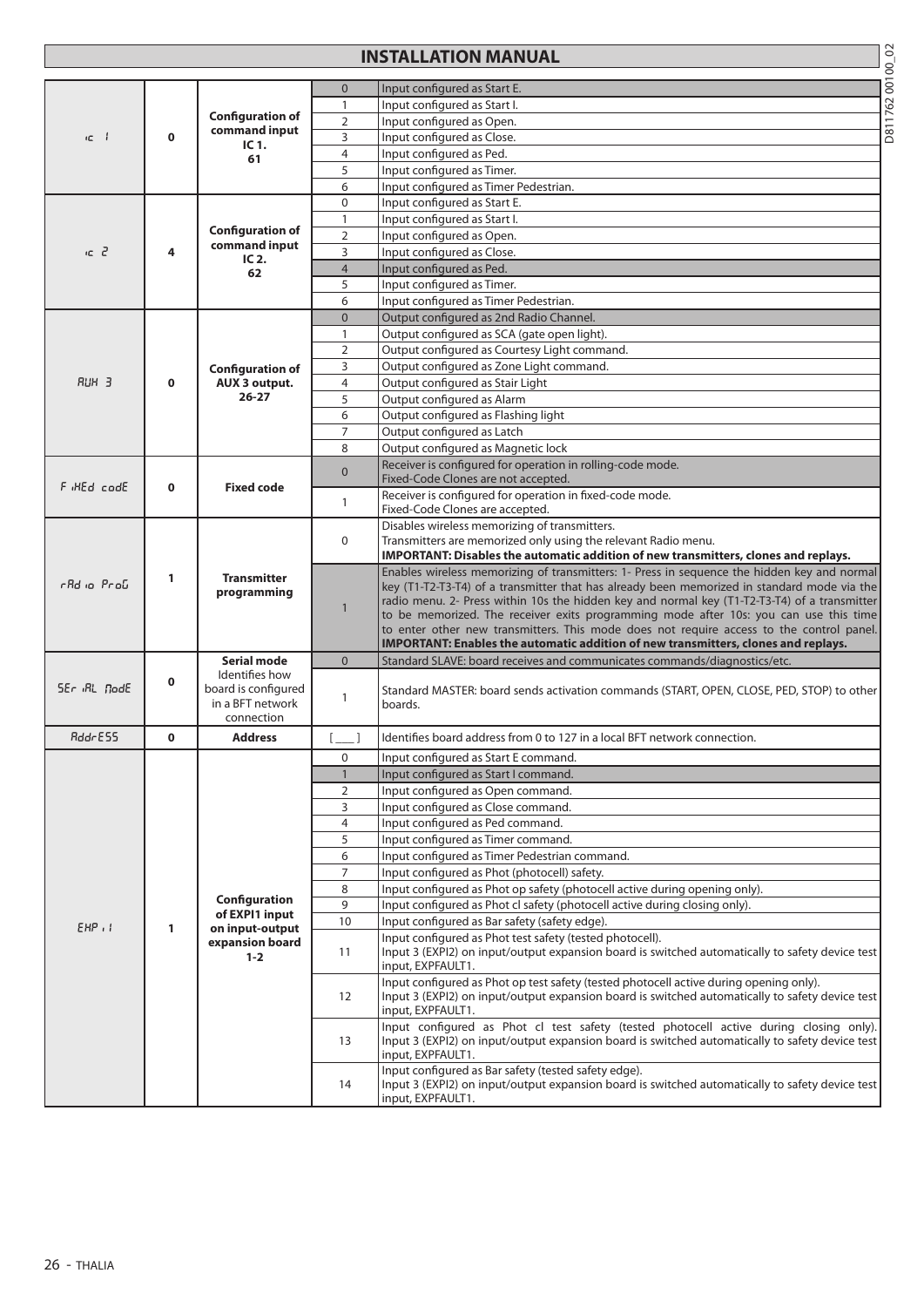|                 |                                | <b>INSTALLATION MANUAL</b> |                                                                                                 |                |                                                                            |  |  |  |  |
|-----------------|--------------------------------|----------------------------|-------------------------------------------------------------------------------------------------|----------------|----------------------------------------------------------------------------|--|--|--|--|
| D81176200100_02 |                                |                            |                                                                                                 | $\Omega$       | Input configured as Start E command.                                       |  |  |  |  |
|                 |                                |                            |                                                                                                 | $\mathbf{1}$   | Input configured as Start I command.                                       |  |  |  |  |
|                 |                                |                            |                                                                                                 | $\overline{2}$ | Input configured as Open command.                                          |  |  |  |  |
|                 |                                |                            | <b>Configuration of</b>                                                                         | 3              | Input configured as Close command.                                         |  |  |  |  |
|                 |                                |                            | <b>EXPI2 input</b>                                                                              | $\overline{4}$ | Input configured as Ped command.                                           |  |  |  |  |
|                 | SHP 12                         | $\mathbf 0$                | on input-output                                                                                 | 5              | Input configured as Timer command.                                         |  |  |  |  |
|                 |                                |                            | expansion board                                                                                 | 6              | Input configured as Timer Pedestrian command.                              |  |  |  |  |
|                 |                                |                            | $1 - 3$                                                                                         | $\overline{7}$ | Input configured as Phot (photocell) safety.                               |  |  |  |  |
|                 |                                |                            |                                                                                                 | 8              | Input configured as Phot op safety (photocell active during opening only). |  |  |  |  |
|                 |                                |                            |                                                                                                 | 9              | Input configured as Phot cl safety (photocell active during closing only). |  |  |  |  |
|                 |                                |                            |                                                                                                 | 10             | Input configured as Bar safety (safety edge).                              |  |  |  |  |
|                 |                                |                            |                                                                                                 | $\mathbf{0}$   | Output configured as 2nd Radio Channel.                                    |  |  |  |  |
|                 |                                |                            |                                                                                                 | $\mathbf{1}$   | Output configured as SCA (gate open light).                                |  |  |  |  |
|                 | EHP <sub>a</sub> I             |                            | <b>Configuration of</b><br><b>EXPO2 output</b><br>on input-output<br>expansion board<br>$4 - 5$ | $\overline{2}$ | Output configured as Courtesy Light command.                               |  |  |  |  |
|                 |                                | 9                          |                                                                                                 | 3              | Output configured as Zone Light command.                                   |  |  |  |  |
|                 |                                |                            |                                                                                                 | $\overline{4}$ | Output configured as Stair Light.                                          |  |  |  |  |
|                 |                                |                            |                                                                                                 | 5              | Output configured as Alarm.                                                |  |  |  |  |
|                 |                                |                            |                                                                                                 | 6              | Output configured as Flashing light.                                       |  |  |  |  |
|                 |                                |                            |                                                                                                 | $\overline{7}$ | Output configured as Latch.                                                |  |  |  |  |
|                 |                                |                            |                                                                                                 | 8              | Output configured as Magnetic lock.                                        |  |  |  |  |
|                 |                                |                            |                                                                                                 | 9              | Output configured as Traffic Light control with TLB board.                 |  |  |  |  |
|                 |                                |                            |                                                                                                 | 0              | Output configured as 2nd Radio Channel.                                    |  |  |  |  |
|                 |                                |                            |                                                                                                 | 1              | Output configured as SCA (gate open light).                                |  |  |  |  |
|                 |                                |                            |                                                                                                 | $\overline{2}$ | Output configured as Courtesy Light command.                               |  |  |  |  |
|                 |                                |                            | <b>Configuration of</b><br><b>EXPO2 output</b>                                                  | 3              | Output configured as Zone Light command.                                   |  |  |  |  |
|                 | EHP <sub>o</sub> 2             | 9                          | on input-output                                                                                 | $\overline{4}$ | Output configured as Stair Light.                                          |  |  |  |  |
|                 |                                |                            | expansion board                                                                                 | 5              | Output configured as Alarm.                                                |  |  |  |  |
|                 |                                |                            | $6-7$                                                                                           | 6              | Output configured as Flashing light.                                       |  |  |  |  |
|                 |                                |                            |                                                                                                 | $\overline{7}$ | Output configured as Latch.                                                |  |  |  |  |
|                 |                                |                            |                                                                                                 | 8              | Output configured as Magnetic lock.                                        |  |  |  |  |
|                 |                                |                            |                                                                                                 | 9              | Output configured as Traffic Light control with TLB board.                 |  |  |  |  |
|                 | EARFF is L iGhE                | $\mathbf{0}$               | <b>Traffic light</b>                                                                            | $\overline{0}$ | Pre-flashing switched off.                                                 |  |  |  |  |
|                 | PrEFLASh inG                   |                            | pre-flashing                                                                                    | $\mathbf{1}$   | Red lights flash, for 3 seconds, at start of operation.                    |  |  |  |  |
|                 | ECREE IC L IGHE                |                            | <b>Steadily lit red</b>                                                                         | $\overline{0}$ | Red lights off when gate closed.                                           |  |  |  |  |
|                 | rEd LANP AL-<br><b>LRYS</b> on | $\mathbf 0$                | light                                                                                           | 1              | Red lights on when gate closed.                                            |  |  |  |  |

#### **TABLE "C" – RADIO MENU (** $rRd$  $\omega$ **)**

| Logic             | <b>Description</b>                                                                                                                                                                                                               |
|-------------------|----------------------------------------------------------------------------------------------------------------------------------------------------------------------------------------------------------------------------------|
| <b>Add SEArt</b>  | <b>Add Start Key</b><br>associates the desired key with the Start command                                                                                                                                                        |
| Rdd 2ch           | Add 2ch Key<br>associates the desired key with the 2nd radio channel command                                                                                                                                                     |
| $E$ r $RSE$ $S$ 4 | <b>Erase List</b><br><b>WARNING!</b> Erases all memorized transmitters from the receiver's memory.                                                                                                                               |
| cod rH            | Read receiver code<br>Displays receiver code required for cloning transmitters.                                                                                                                                                  |
| ロド                | $ON =$ Enables remote programming of cards via a previously memorized W LINK transmitter.<br>It remains enabled for 3 minutes from the time the W LINK transmitter is last pressed.<br><b>OFF</b> = W LINK programming disabled. |